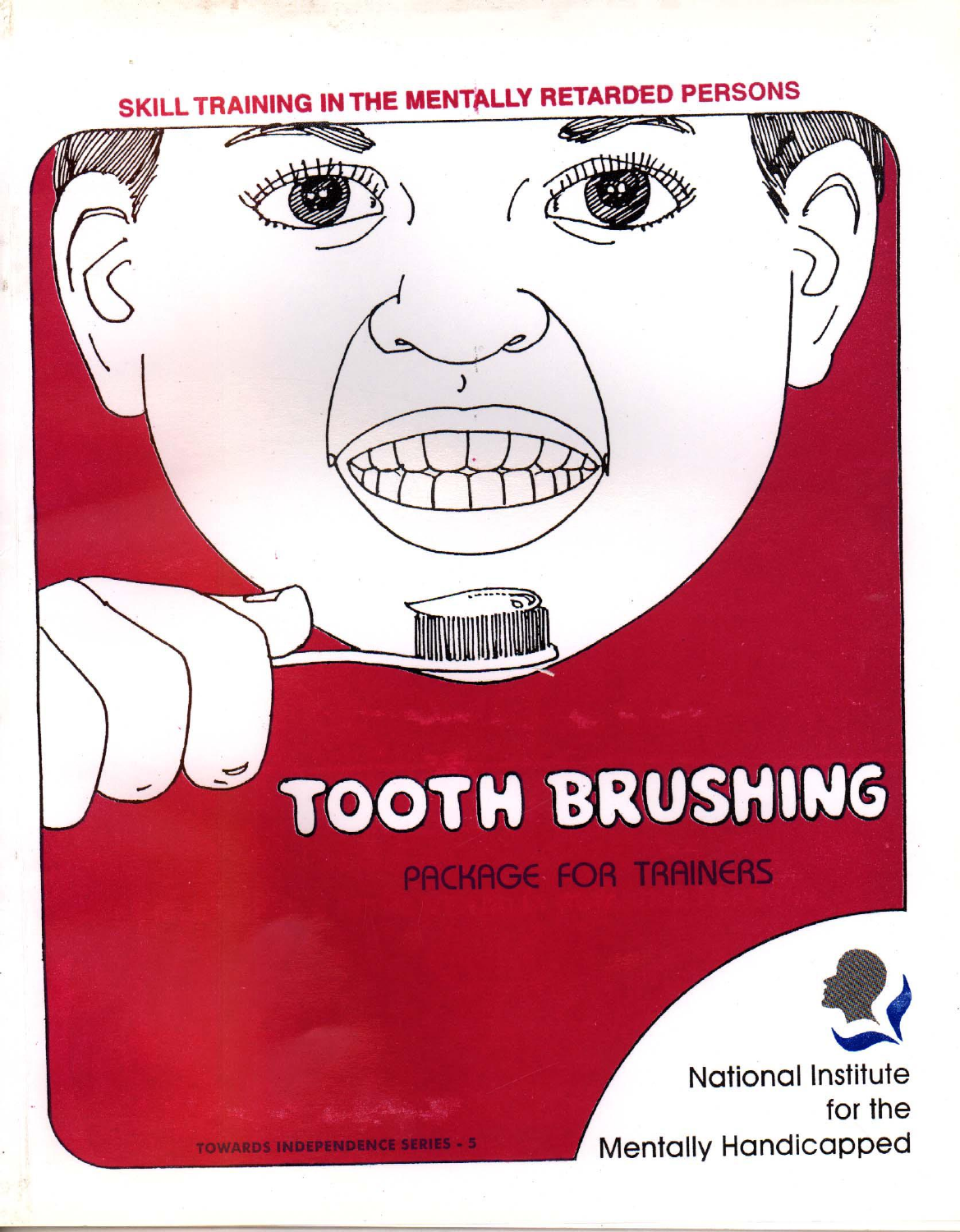Towards Independence Series -5

# SKILL TRAINING IN THE MENTALLY RETARDED PERSONS

A PACKAGE FOR TRAINERS

# TOOTH BRUSHING

(Funded by UNICEF)

**f** 

# National Institute for the Mentally Handicapped

(Ministry of Welfare, Govt. of India) Manovikas Nagar, Bowenpally, Secunderabad 500 011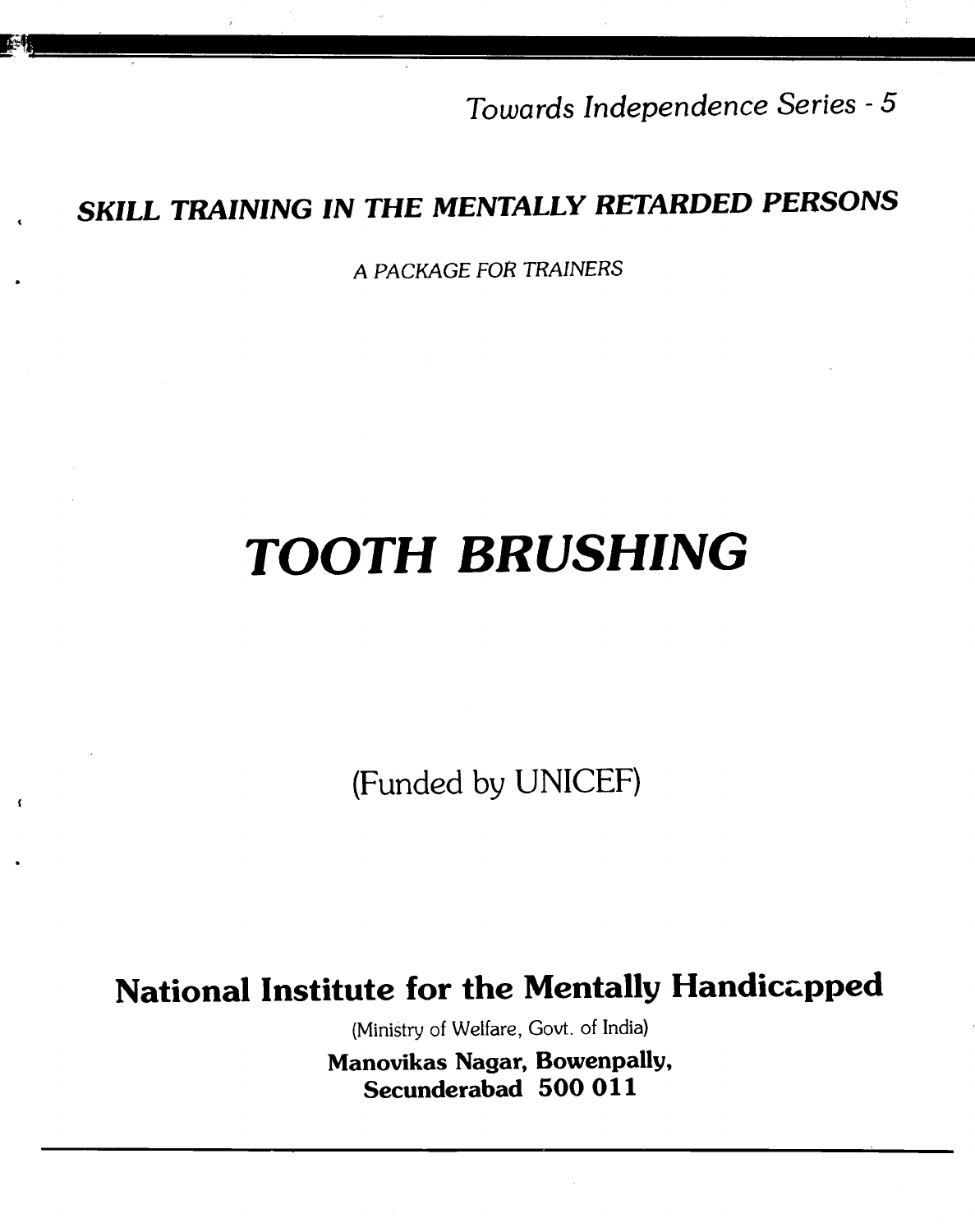Copyright © National Institute for the Mentally Handicapped, 1990 All rights reserved.

Reprint 2001

### Contributors:

M.S. (Sp. Ed.) Ph. D., D.S.Ed. Project Coordinator Research Officer

Jayanthi Narayan **A.T. Thressia Kutty**<br>M.S. (Sp. Ed.) Ph. D., D.S.Ed. **M.A., B.Ed., D.S.Ed.** 

### Other titles in the series:

- \* Gross Motor Skills
- **\* Fine Motor Skills**<br>**\* Eating Skills**
- **Eating Skills**
- \* Toilet Training
- \* Bathing<br>\* Dressine
- \* Dressing<br>\* Grooming
- **\* Grooming**<br>**\* Social Skil**
- Social Skills

Artist : K. Nageswar Rao

 $\star_{\mathbb{Z}}$ 

Printed at : Sree Ramana Process, Secunderabad. Hello : 7811750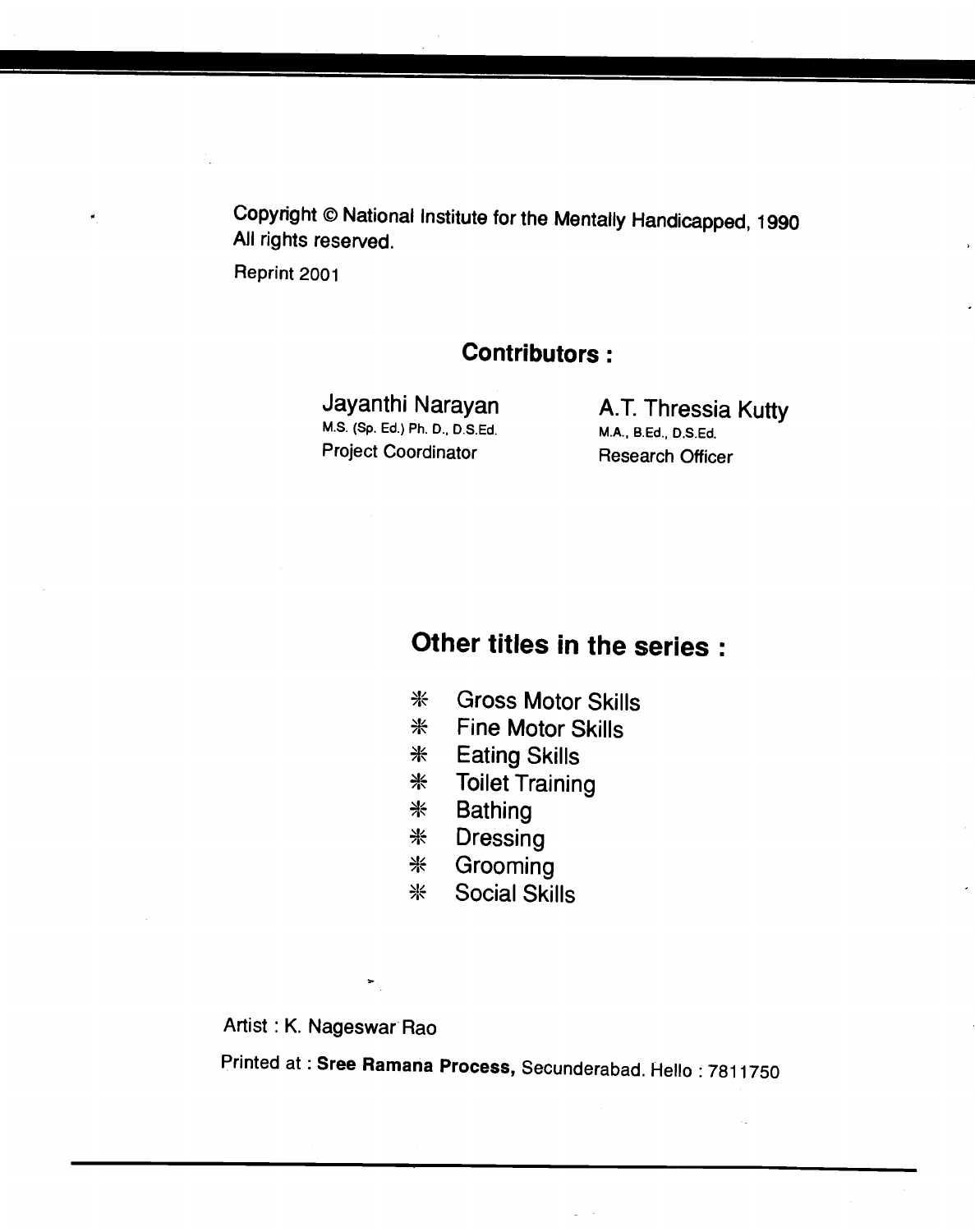# ABOUT THE BOOKLET

This book is one among the series of books developed for the benefit of the parents and trainers of the mentally<br>retarded and developmentally delayed children. The retarded and developmentally delayed children. activities in which these children are to be trained for independent living are very many. Among them, feeding,<br>toiletting, brushing, grooming, bathing, dressing, gross and fine motor activities and socialization are some of the basic and important skills. This series of books<br>provide in a step by step manner, procedures for finding out the delay or deficit in the child and the steps in training them. Simple language is used with appropriate illustrations so that parents and other trainers can easily follow the steps. It should be remembered that the activities listed are some of the basic ones. Common sense and imagination of the trainers will be of great<br>assistance in enhancing the skill in the child. We assistance in enhancing the skill in the child. hope that the trainers find these booklets useful to them.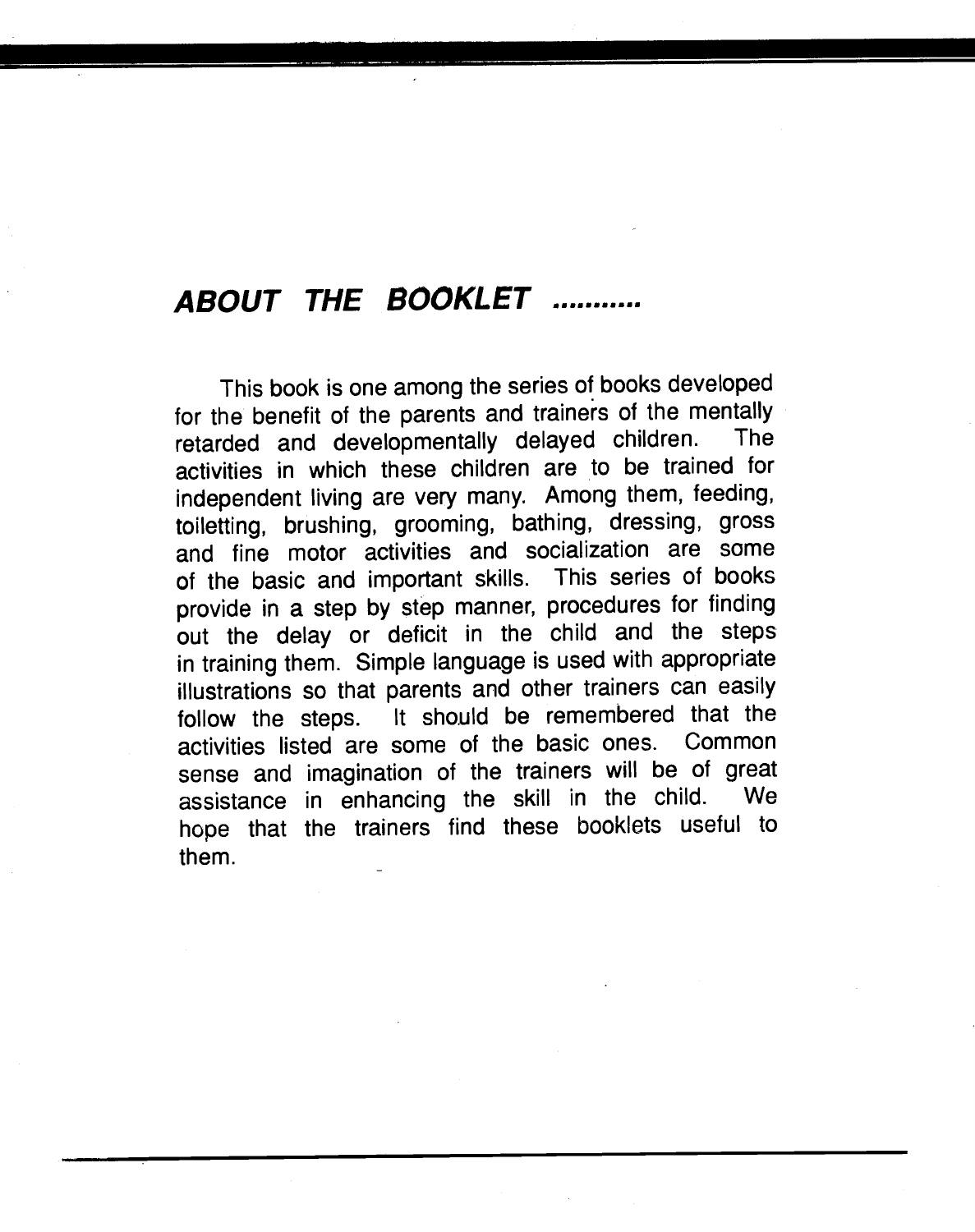## ACKNOWLEDGEMENTS

The project team expresses sincere thanks to UNICEF for funding this project. The advice and guidance provided by the following project advisory committee members periodically during the course of the project is gratefully acknowledged.

#### Project Advisory Committee **Institute members**

Dr. V. Kumarajah Dr. D.K. Menon Associate Professor (Cl. Psy) Director NIMHANS, Bangàlore

Ms. V. Vimala, E. E. E. C. C. Dr. T. Madhavan<br>Vice Principal C. C. C. C. Asst. Prof. of Psy Balavihar Training School **Madras** 

Prof. K.C. Panda, Mr. T.A. Subba Rao<br>Principal dent in Speech Patt Regional College of Education & Audiology Bhubaneswar

Dr. N.K. Jangira Mrs. Reeta Peshawaria Professor (Special Education) Lect. in Cl. Psychology NCERT, New Delhi

Ms. Girija Devi Asst. Communication Devt. Officer UNICEF, Hyderabad

Asst. Prof. of Psychiatry

Lect. in Speech Pathology

The guidance and suggestions of Dr. D.K. Menon, Director, NIMH are especially acknowledged with special reference. The efficient secretarial assistance in typing out the drafts throughout the project by Sri A. Venkateswara packages and for having given suggestions for modification which are suitably incorporated.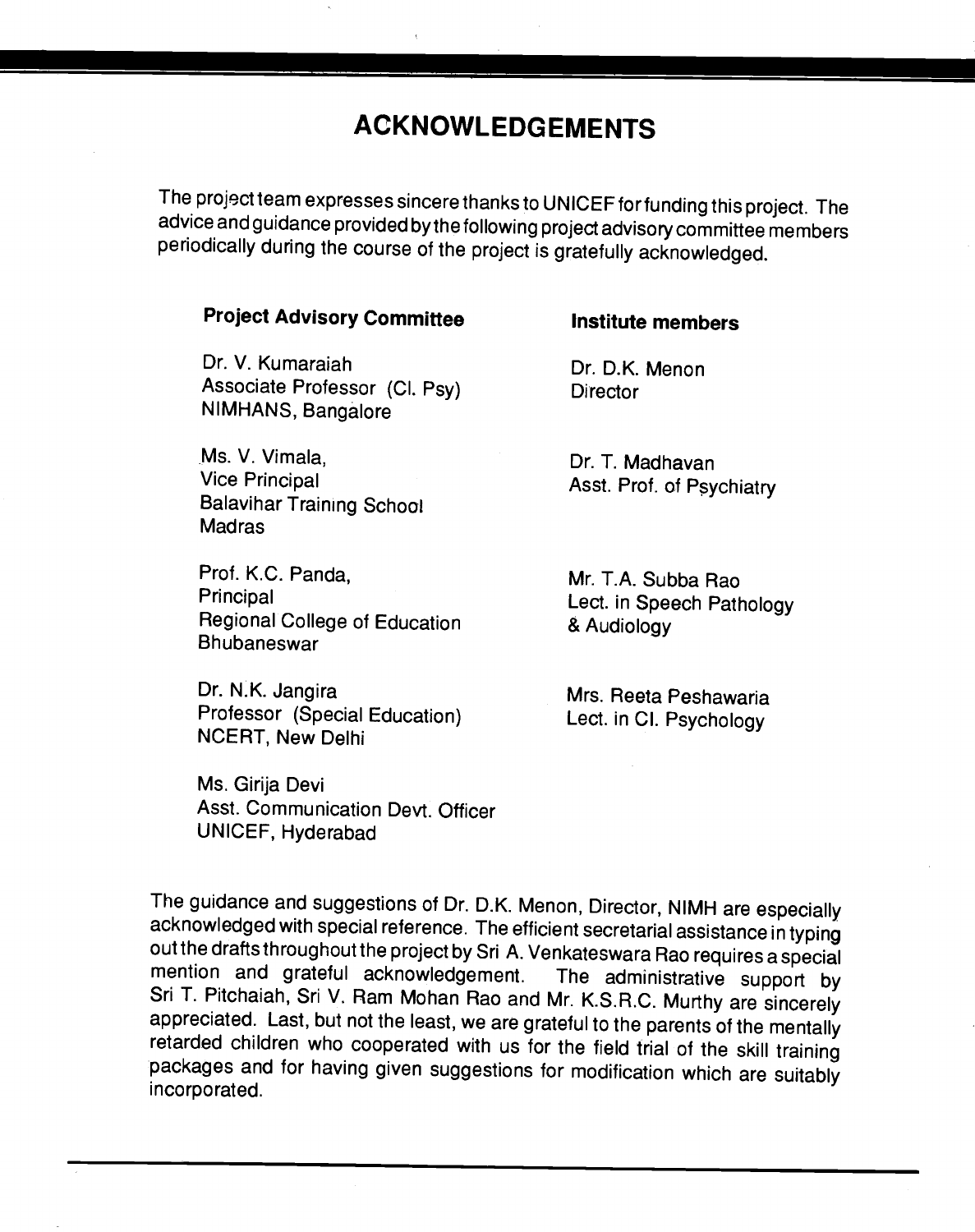### CONTENTS PAGE

| Introduction                              | $\cdots$  | 1  |  |
|-------------------------------------------|-----------|----|--|
| <b>Readiness for training</b>             | $\cdots$  | 3  |  |
| Problems during training                  | $\ddotsc$ | 4  |  |
| Possible solutions                        | $\cdots$  | 5  |  |
| When to train?                            | $\cdots$  | 7  |  |
| How to train?                             |           | 8  |  |
| Step-by-step training                     | $\ddotsc$ | 11 |  |
| Cleaning teeth with tooth brush           |           | 12 |  |
| Cleaning teeth with finger                |           | 26 |  |
| Cleaning teeth with neem stick            | $\ddotsc$ | 35 |  |
| Developmental sequence of brushing skills | $\cdots$  | 40 |  |
| <b>Dentist's Advice</b>                   | $\cdots$  | 42 |  |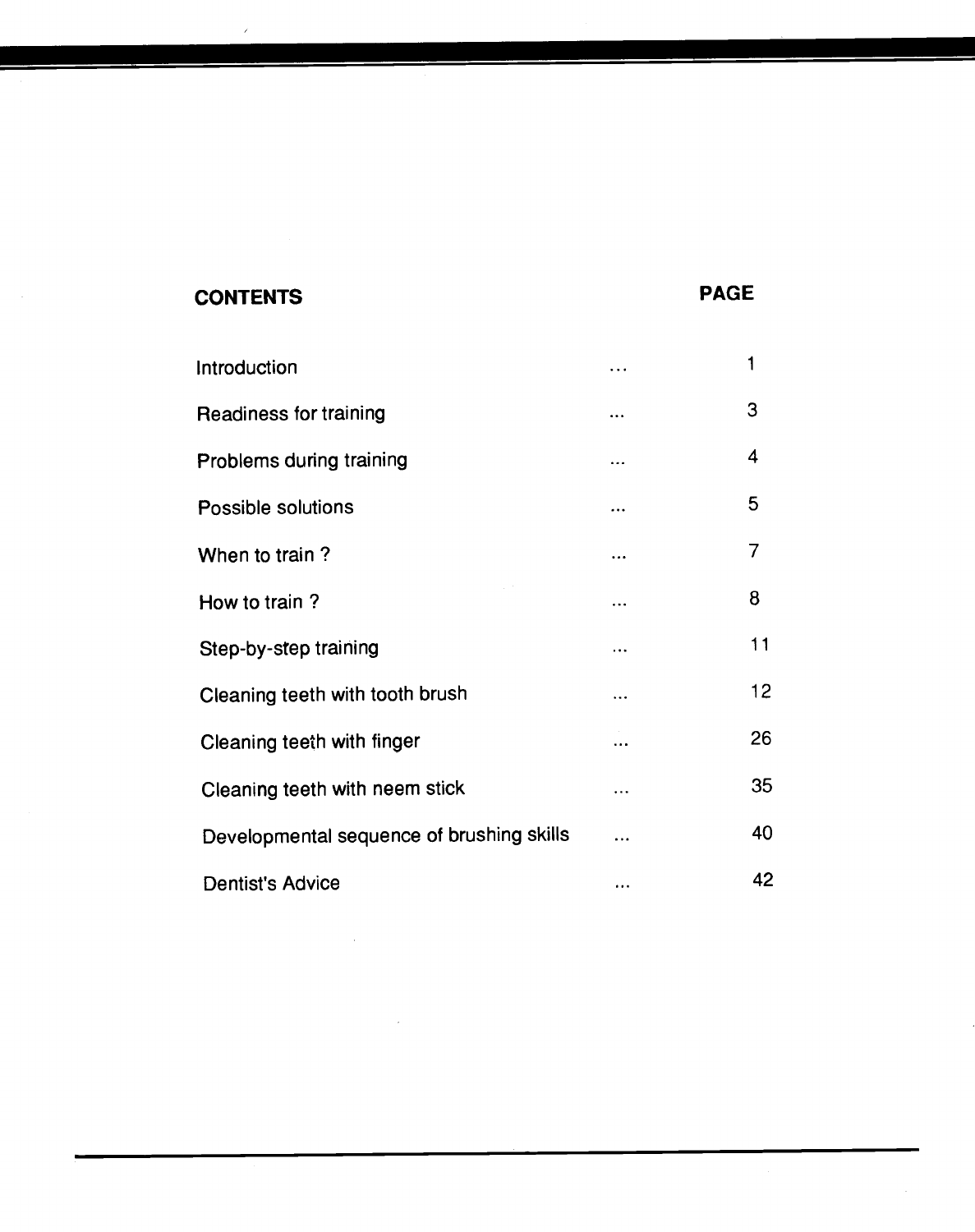# **INTRODUCTION**

<span id="page-6-0"></span>Normal children increasingly become independent in selfhelp skills, as they grow older. Without much effort they learn activities like washing, feeding and dressing. For the acquisition of these skills, a mentally retarded child needs special training. The mentally retarded persons, even with profound retardation can learn some of the self help skills with systematic training.

Tooth brushing is one of the self help skills which has to be taught to the mentally retarded persons step by step. It includes

- Identification of his own brush
- Applying paste on tooth brush
- Brushing front left, middle and right sides and inside of the teeth properly.
- Tongue cleaning
- Rinsing mouth and washing face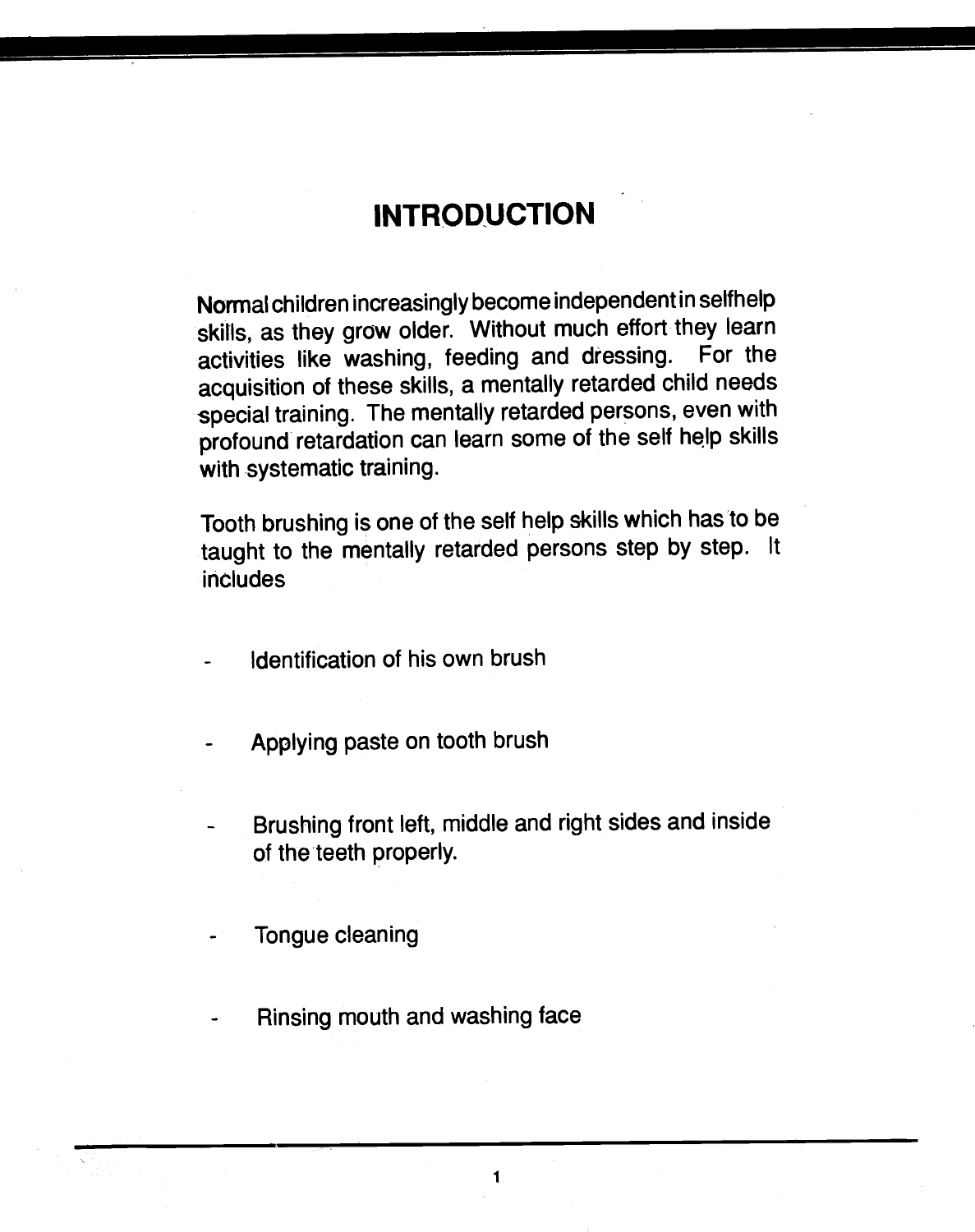### WITH EVERY SKILL THAT THE MENTALLY RETARDED PERSON ACQUIRES

- He becomes less dependent
- He gains great satisfaction
- Workload of caretakers reduce
- The attitude of society towards him changes for the better

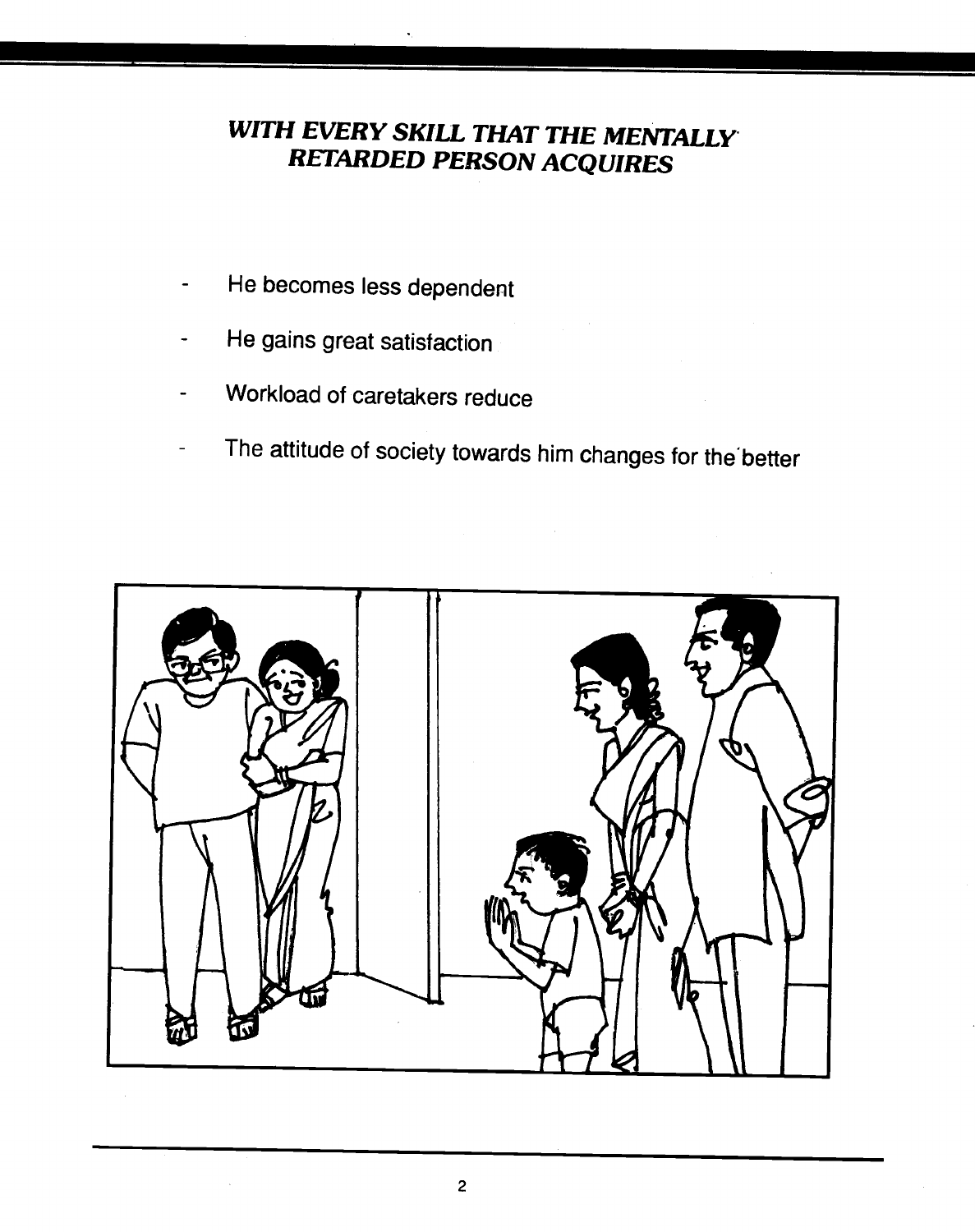# <span id="page-8-0"></span>READINESS FOR TRAINING

To start training in tooth brushing a child needs,

 $\mathbf{1}$ 

Eye-hand coordination to hold the brush and to brush the teeth.





Ability to follow instruction.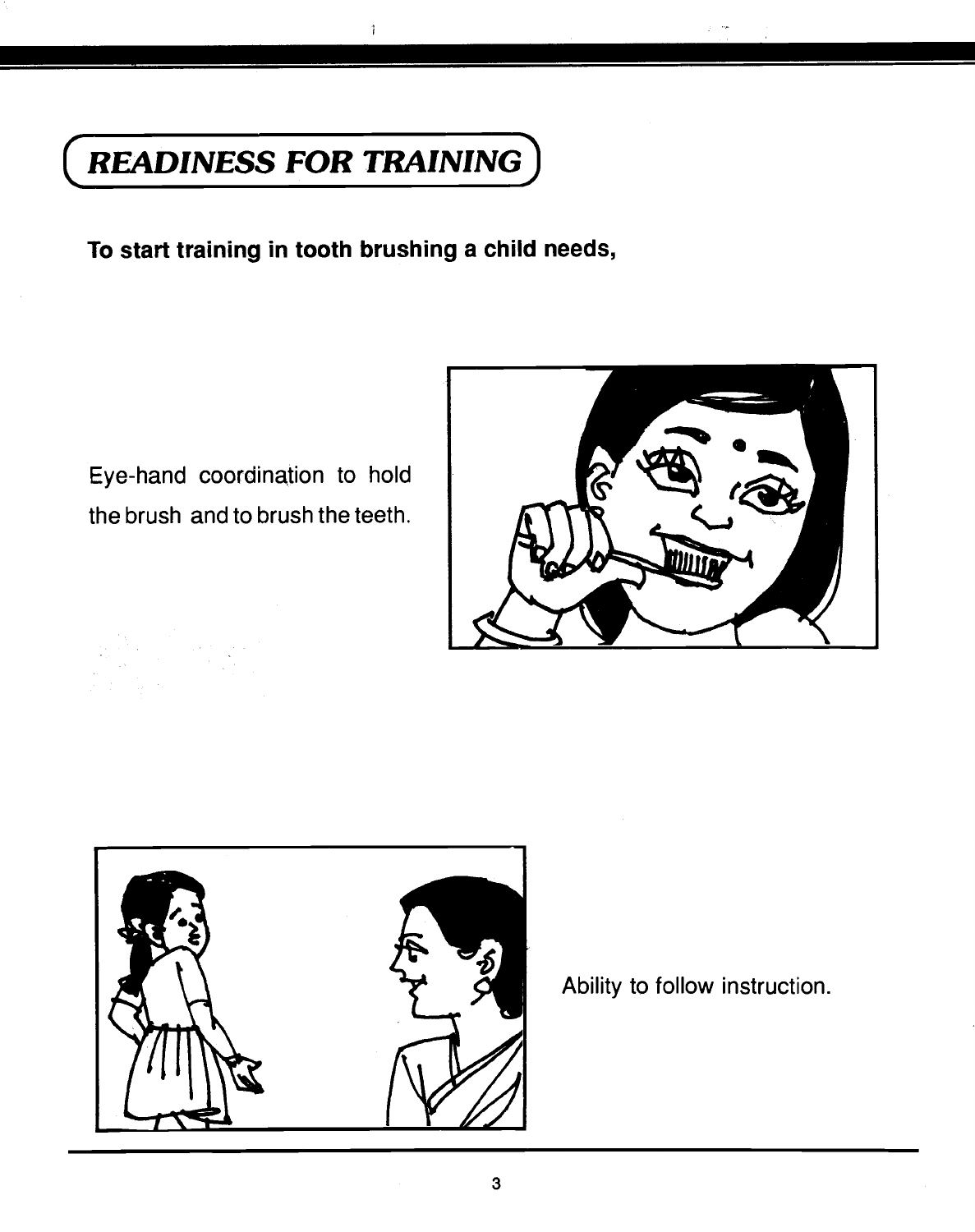## <span id="page-9-0"></span>PROBLEMS DURING TRAINING

Difficulty to spit





Habit of swallowing paste

j,  $\mathcal{P}^{\mu\nu}$ 

Lack of coordination of fingers to hold brush and inability to reach the back of teeth.



Lack of initiation to do it as a daily routine.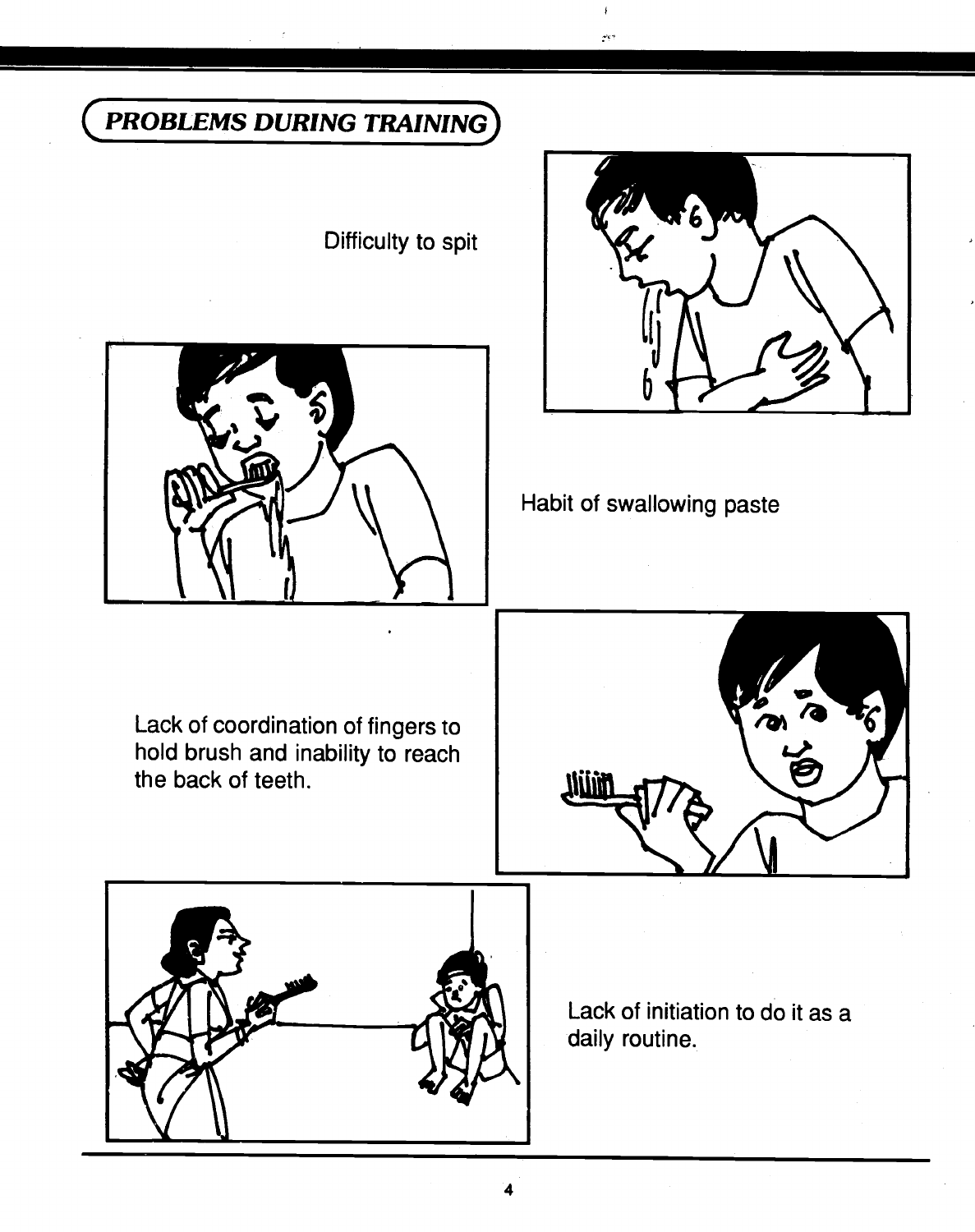# <span id="page-10-0"></span>POSSIBLE SOLUTIONS

### If the child has difficulty to spit:

Hold the childs' neck at the back and help him to bend his head. Put water into his mouth. Tell him to spit the water from mouth. Do it four to six times till the mouth gets cleaned. Use consistently one word in one language for 'spitting'.



### If the child has a habit of swallowing tooth paste

The child may like the taste of the particular tooth paste. If this is the reason to swallow paste, change the tooth paste which does not taste good so that he may not swallow. At the same time, get his cooperation to brush his teeth with the new tooth paste.

The first experience a child has with a food item in the mouth is 'swallowing'. Therefore, it is natural that the child may tend to swallow. Spitting, which is the opposite of swallowing, therefore, needs to be taught. Show him by taking water in your mouth and 'spitting' in the washing area, while he watches you. Let him imitate you.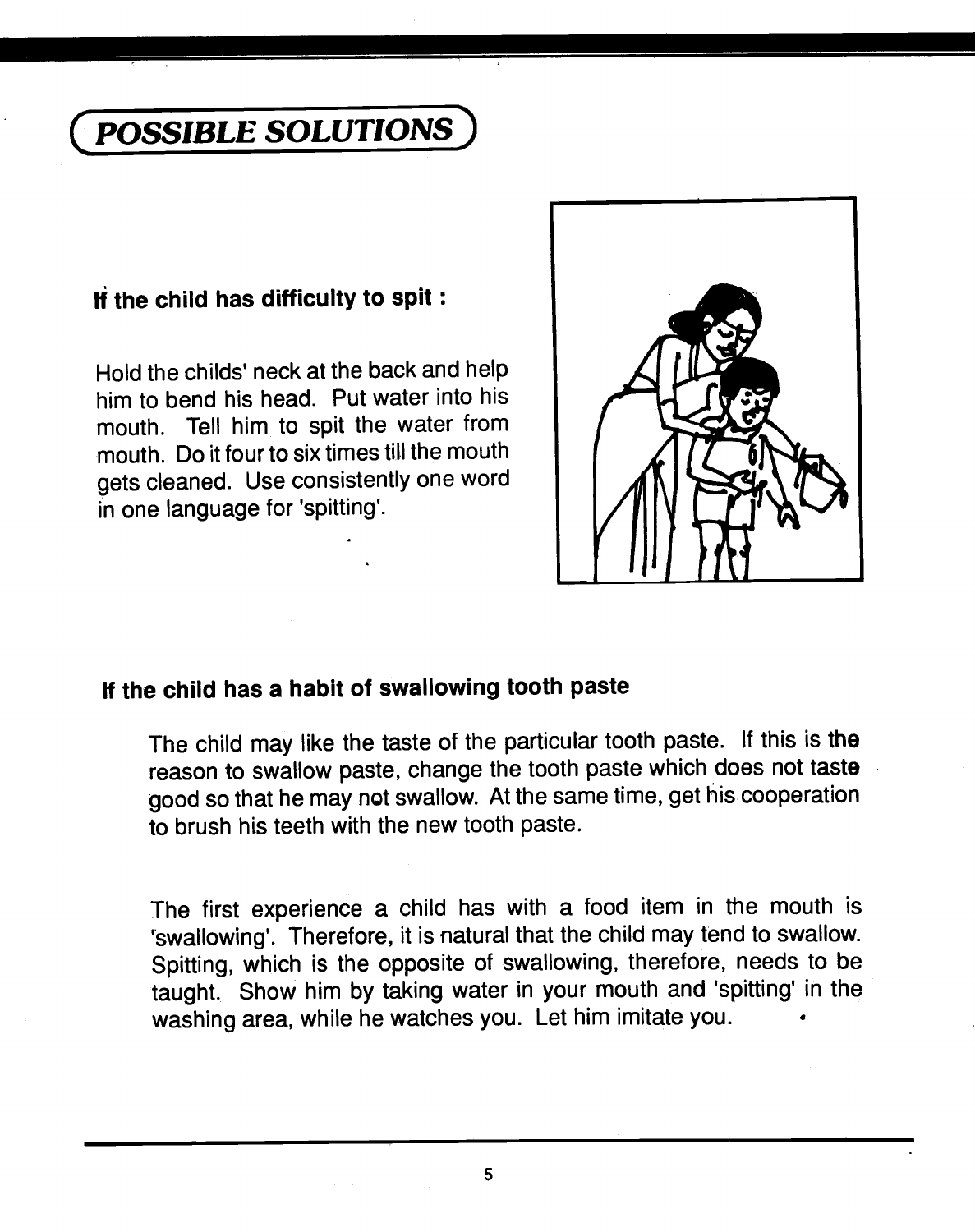

### If the child has lack of coordination of fingers to hold brush:

Daily finger exercises to pick up and hold will help to improve finger coordination. The handle of the brush can be made thicker by keeping it inside a ball/covering with a piece of cloth.

### If the child has lack of initiation to do it as a daily routine:

Let the child watch when the family members brush their teeth. Take him with you and motivate him to brush his teeth. children learn better from other children. If possible let his brother or sister brush with him. Use a mirror to see while brushing.



Make ita habit to have him brush teeth every morning after gettingup from sleep and before going to bed.

Praise and reward him for his attempts and regularity.

Make him understand that he would get his milk/breakfast in the morning only if he brushes teeth.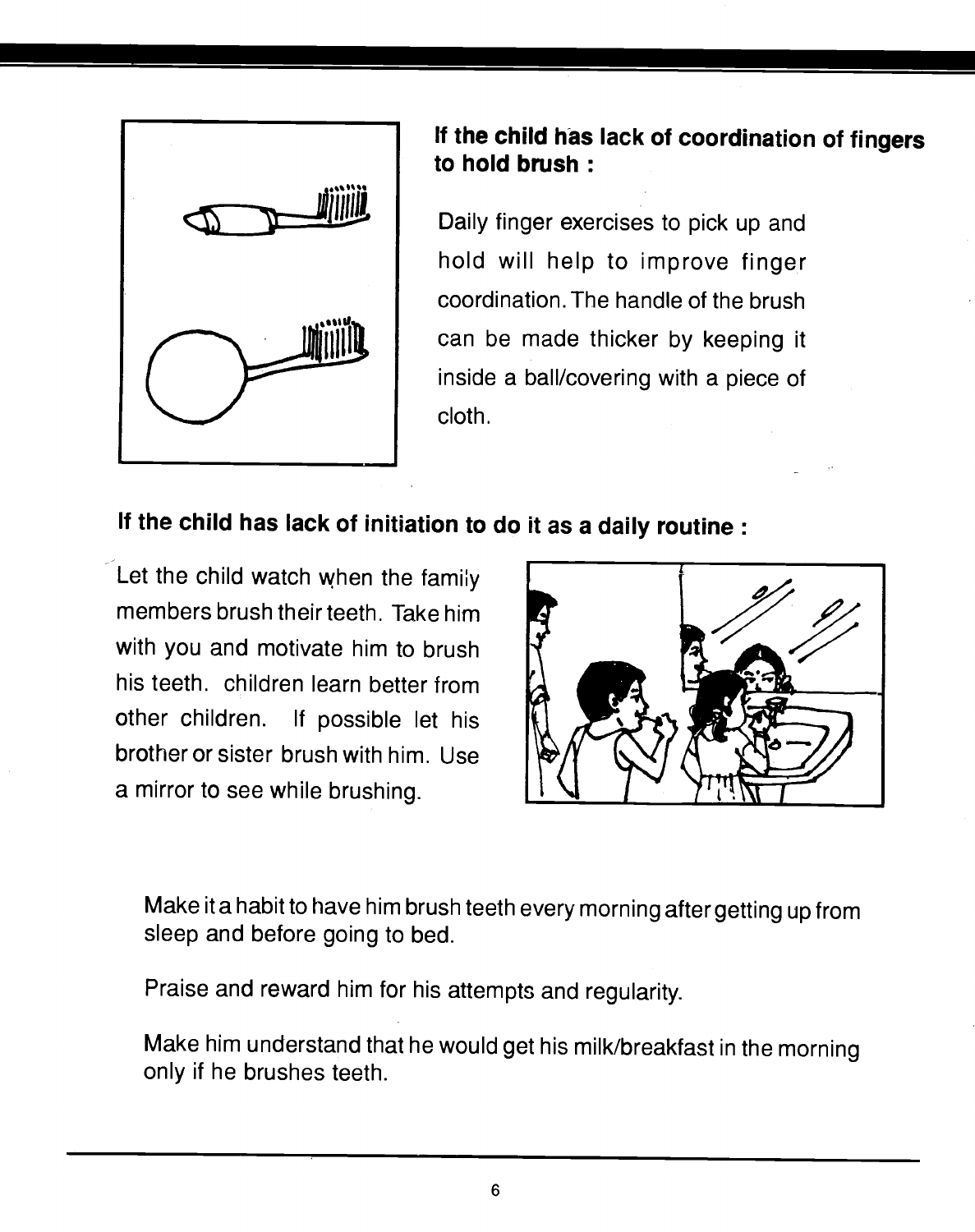# <span id="page-12-0"></span>(WHEN TO TRAIN?)

1. Instead of simulating situations for training, make use of the actual situation:

After getting up from || **\/||| \/-||** 

sleep





Before going to bed in the night.

-4

Praise and reward the child

for regularity in brushing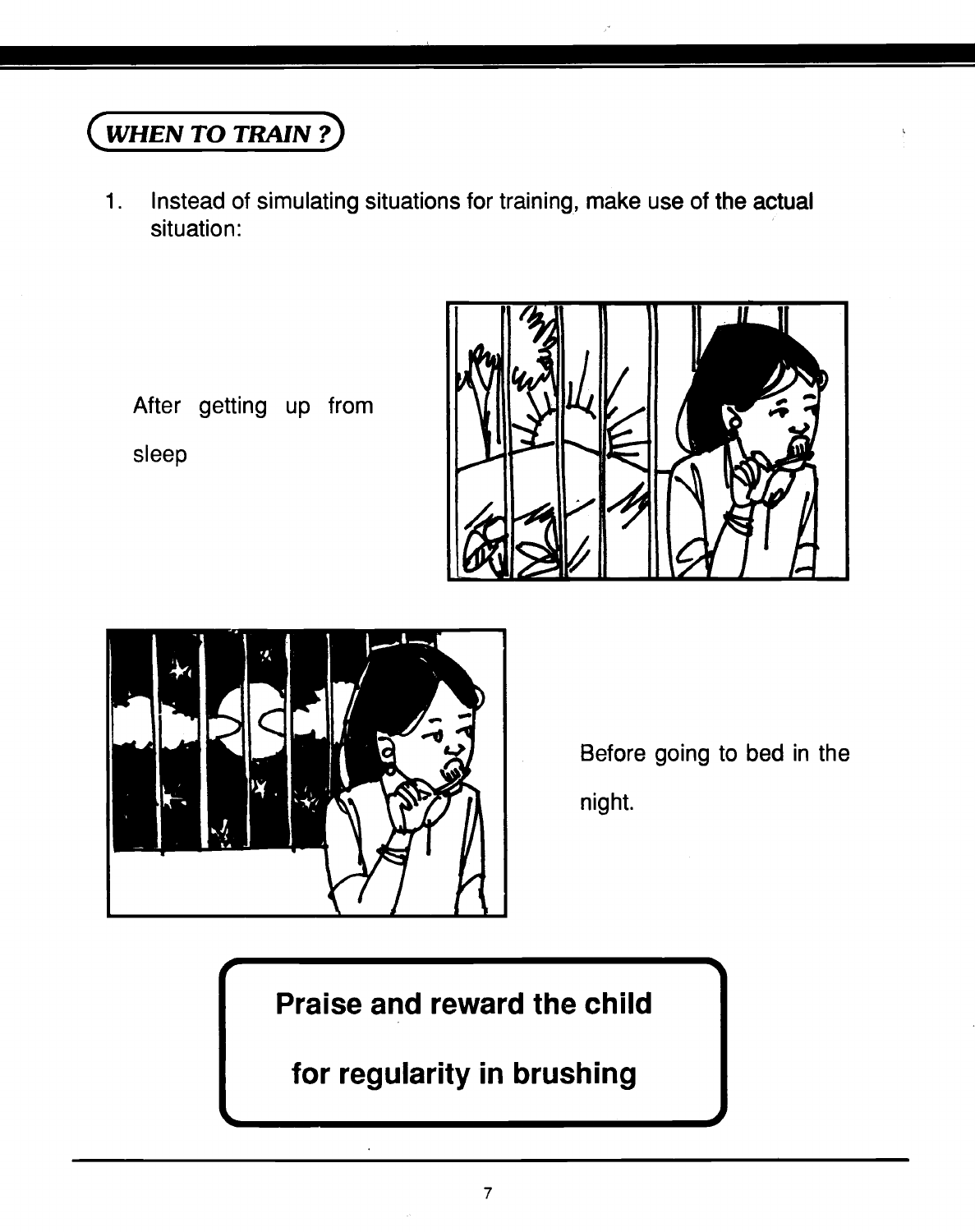

 $\frac{1}{2}$ 

# <span id="page-13-0"></span>(HOW TO TRAIN?) Methods to teach tooth brushing using

a tooth brush,



finger and



neem stick

are explained in this booklet.

Select the one the child has to use in his daily routine depending on his home environment.

Use the method explained step-by-step in this booklet.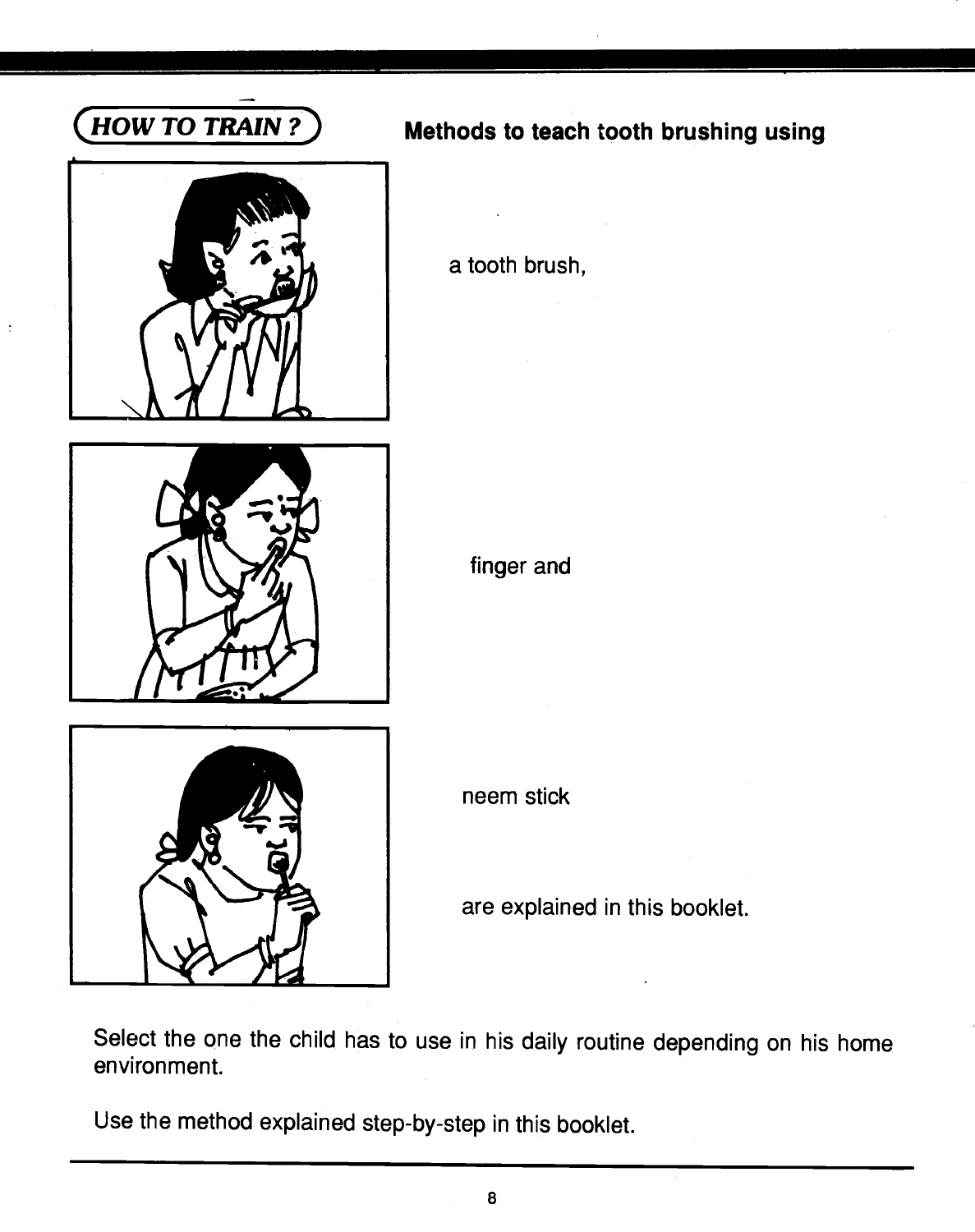Initially, get his cooperation and physically help him to do the activity. Gradually reduce the physical help and tell him what to do next till he masters the skill.

For example hold his hand and guide him to hold the brush andraise it to the mouth and brush teeth. Gradually reducing the physical aid, make him hold the brush properly and brush by himself.

Once he finishes brushing front teeth, tell him to brush back teeth, left side, then back teeth right side and so on.

Reward his attempt and success, insist on brushing his teeth at proper times and explain to him what happens if he does not keep his teeth clean - mouth stinking, teeth getting spoiled, teeth looking dirty and yellow and so on.

> Washing mouth is important after every meal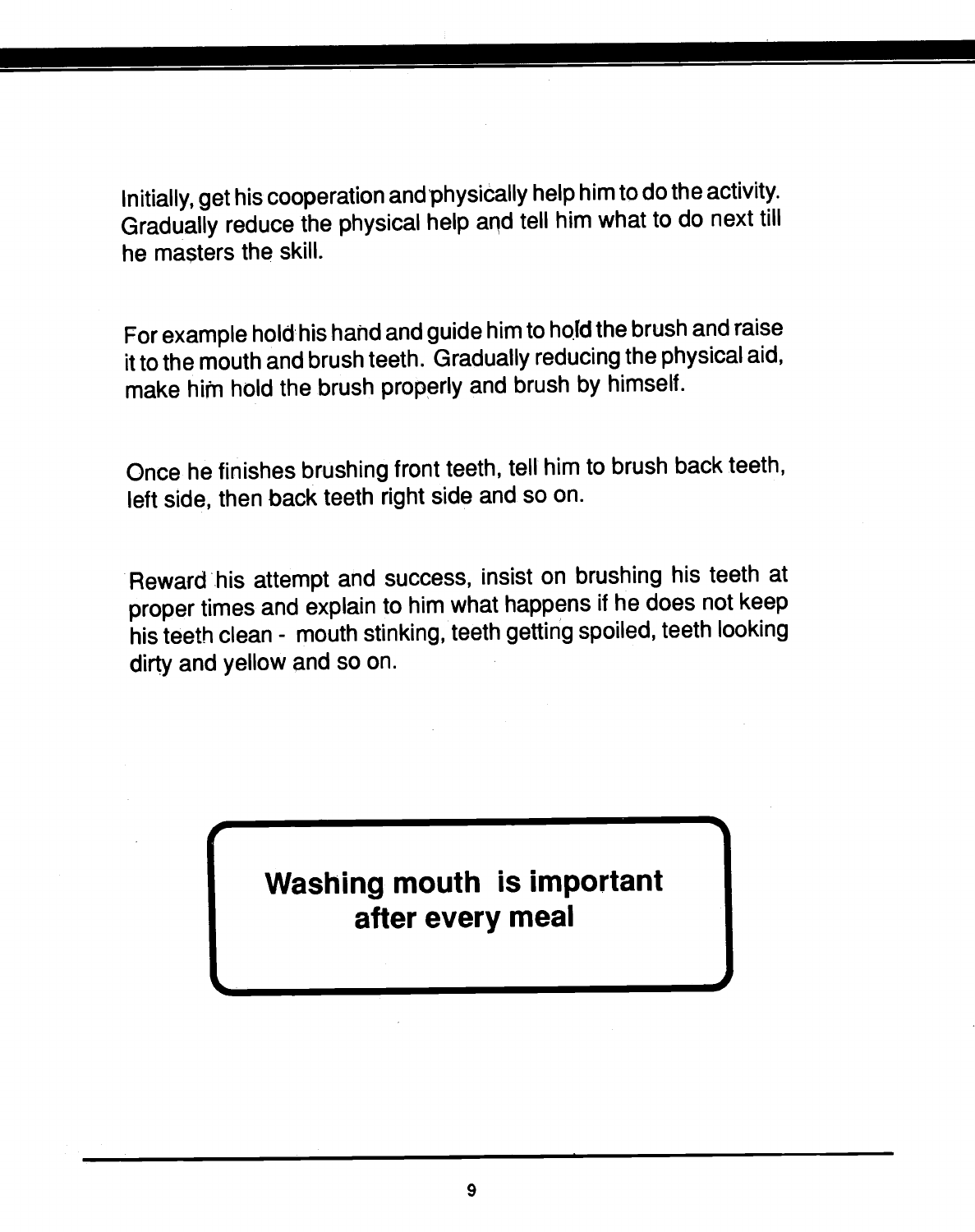

Appreciate his attempts and success.



Let him do it by himself. Provide a mirror to see while brushing.



Verbally guide him what to do next and how to do.



Physically help him.



Let him watch when the trainer brushes his / her teeth.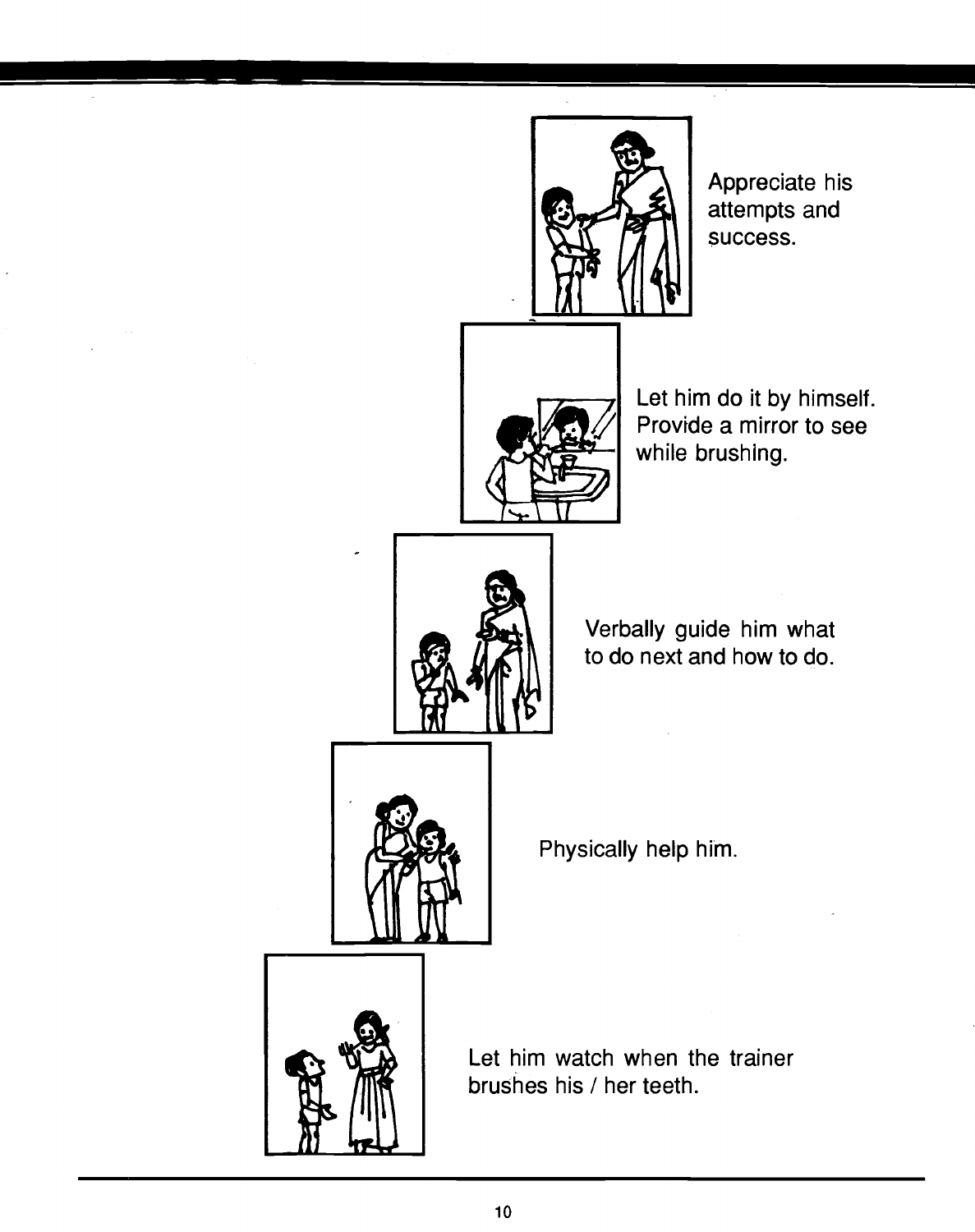The above steps could be divided into smaller steps

11

so that any child can learn step by step.

# <span id="page-16-0"></span>STEP BY STEP TRAINING

### Cleaning teeth with tooth brush and tooth paste can be divided into 4 stages.

1. Applying tooth paste on to brush

2. Brushing front, left and right teeth properly.

- 3. Cleaning mouth after brushing.
- 4. Tongue cleaning

5. Washing face with soap and drying hands and face with towel.







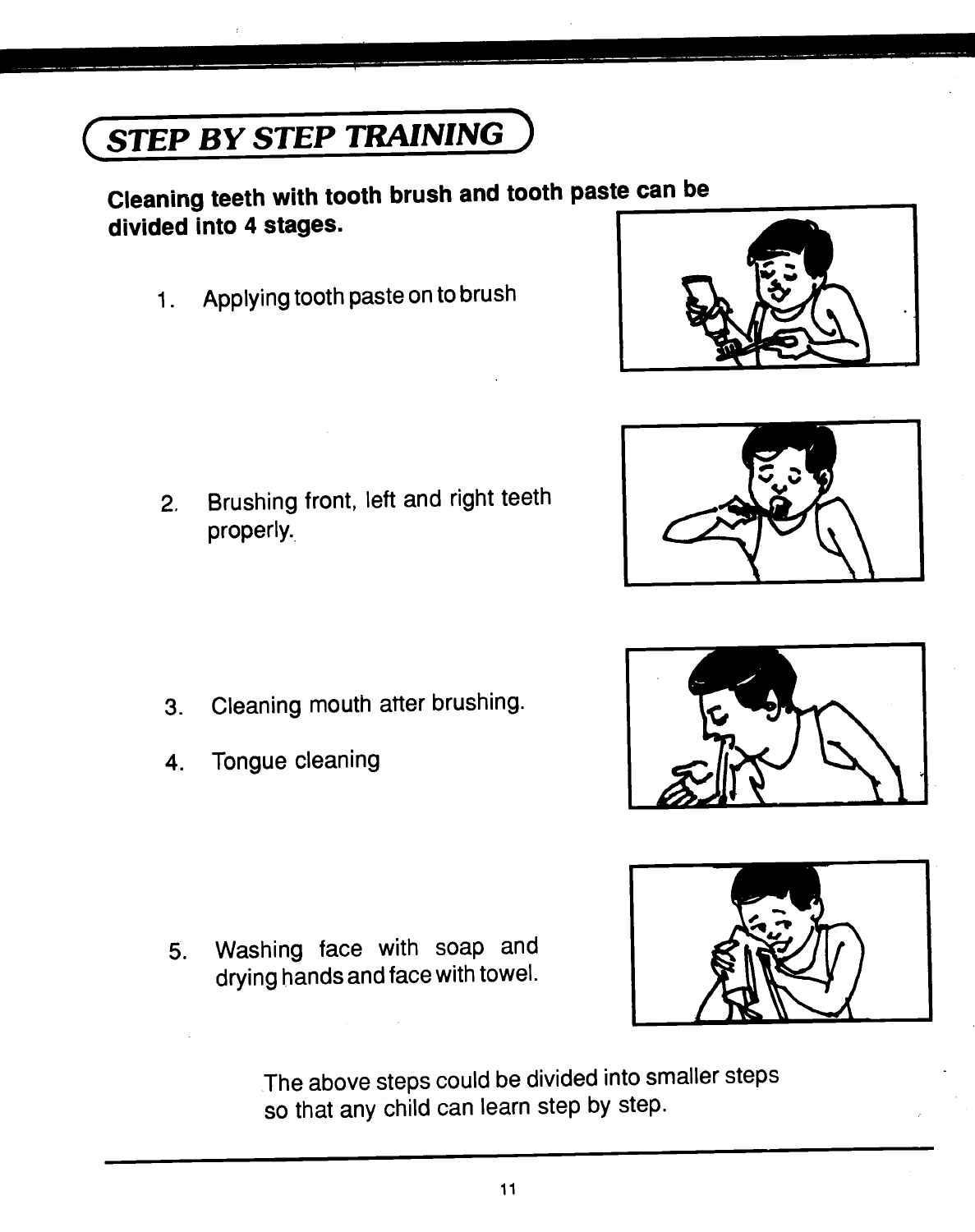## <span id="page-17-0"></span>CLEANING TEETH WITH TOOTH BRUSH

### MATERIALS NEEDED:

Tooth brush, Tooth paste, Wash basin, Tap water, Mug, Soap, Towel, Mirror.



Let the child identify / name the materials needed for tooth brushing.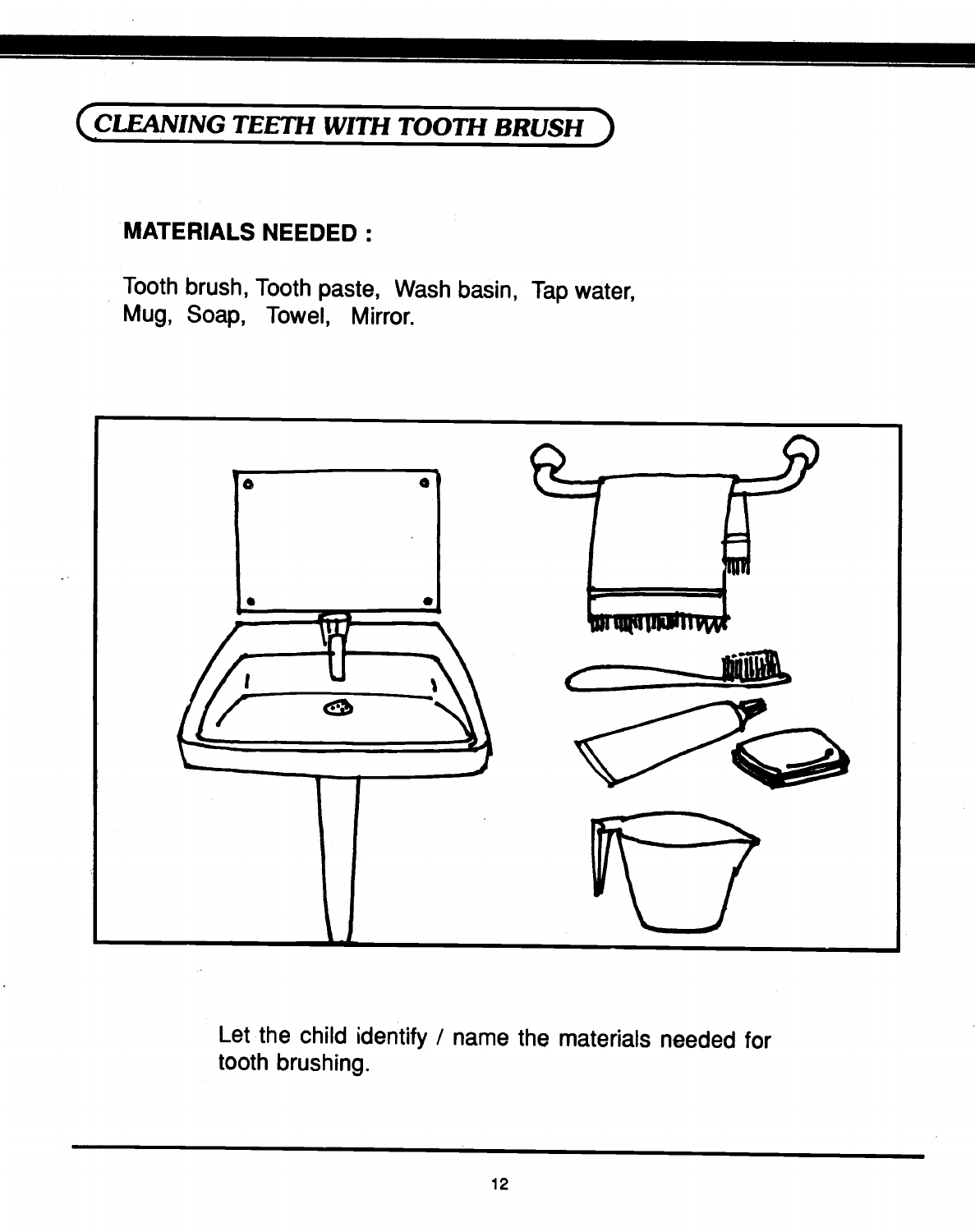# STEP I: APPLYING TOOTH PASTE ON TO BRUSH

1. Show the child the shelf where the tooth brush and paste are kept. Tell him to take the tooth paste from the shelf.



2. Guide him to take off the cap and place on the shelf.





3. Tell him to take the brush from the shelf.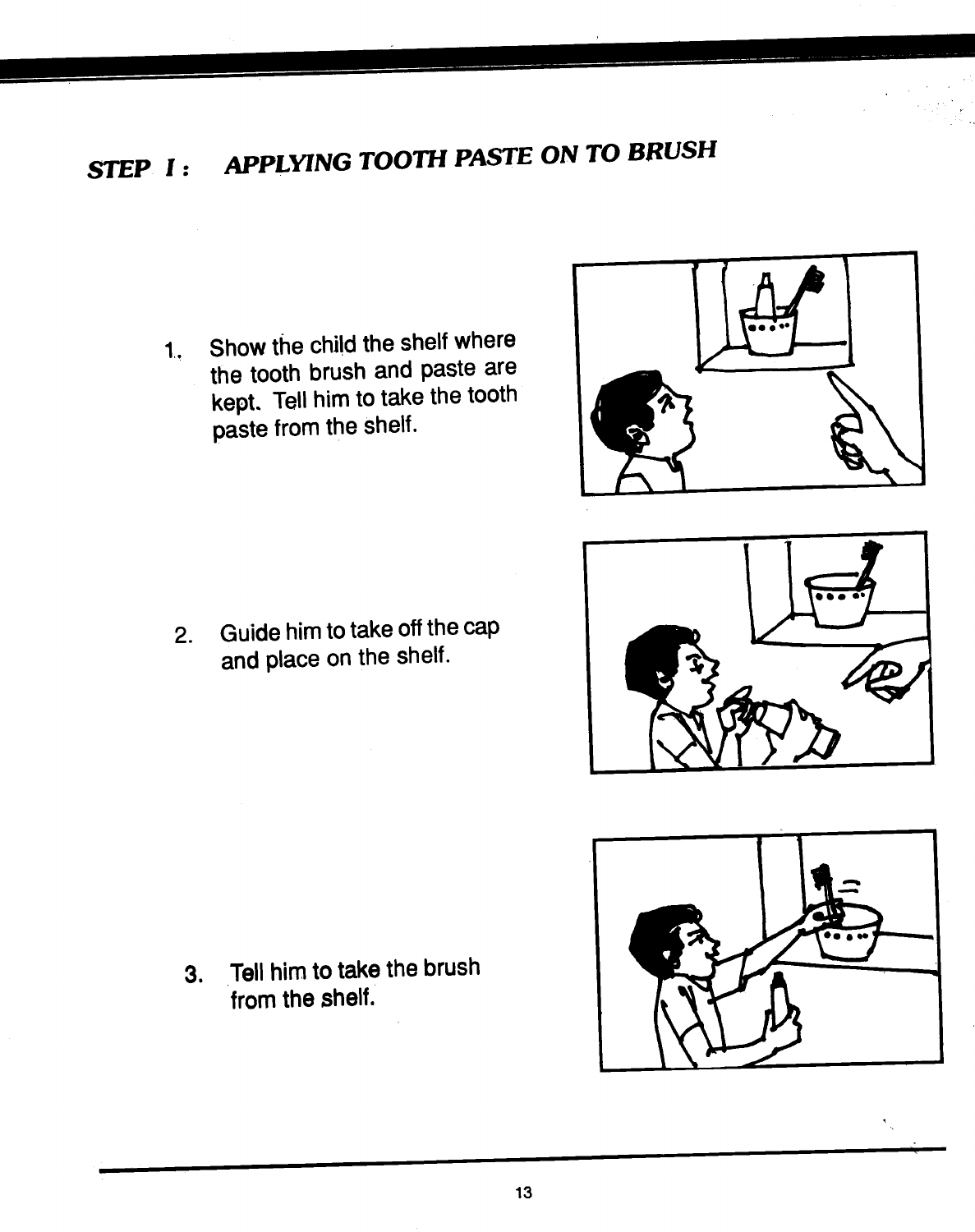4. Guide him to hold the brush in one hand, open the tap with the other hand, wet the brush and close the tap.



5. Help him to take the paste with the other hand. Guide him to squeeze the paste with the left hand and apply over the brush.



- 
- 6. Tell him to keep the brush on the sink.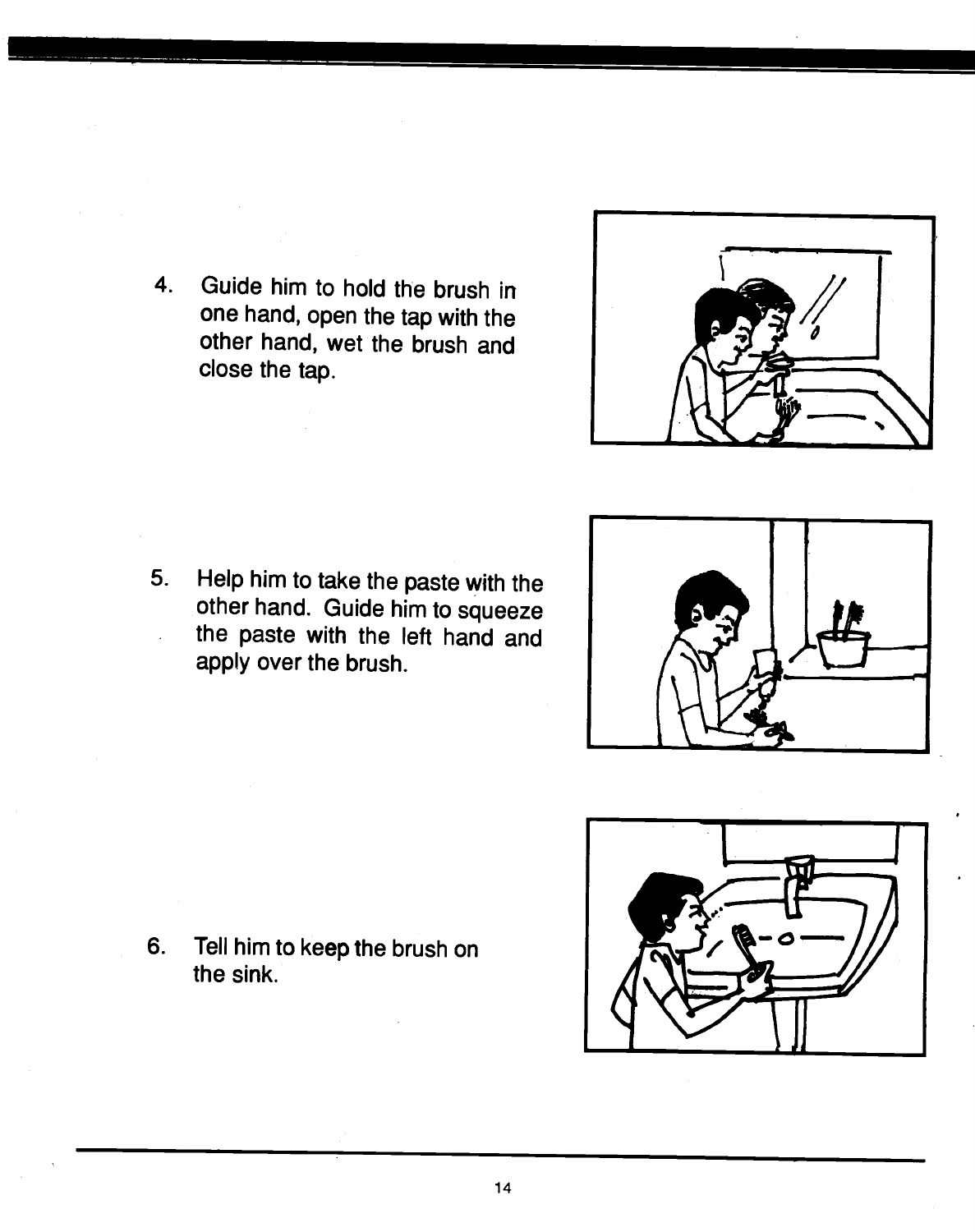7. Guide him to take the cap from the shelf, close the paste tube and replace on the shelf.

÷.



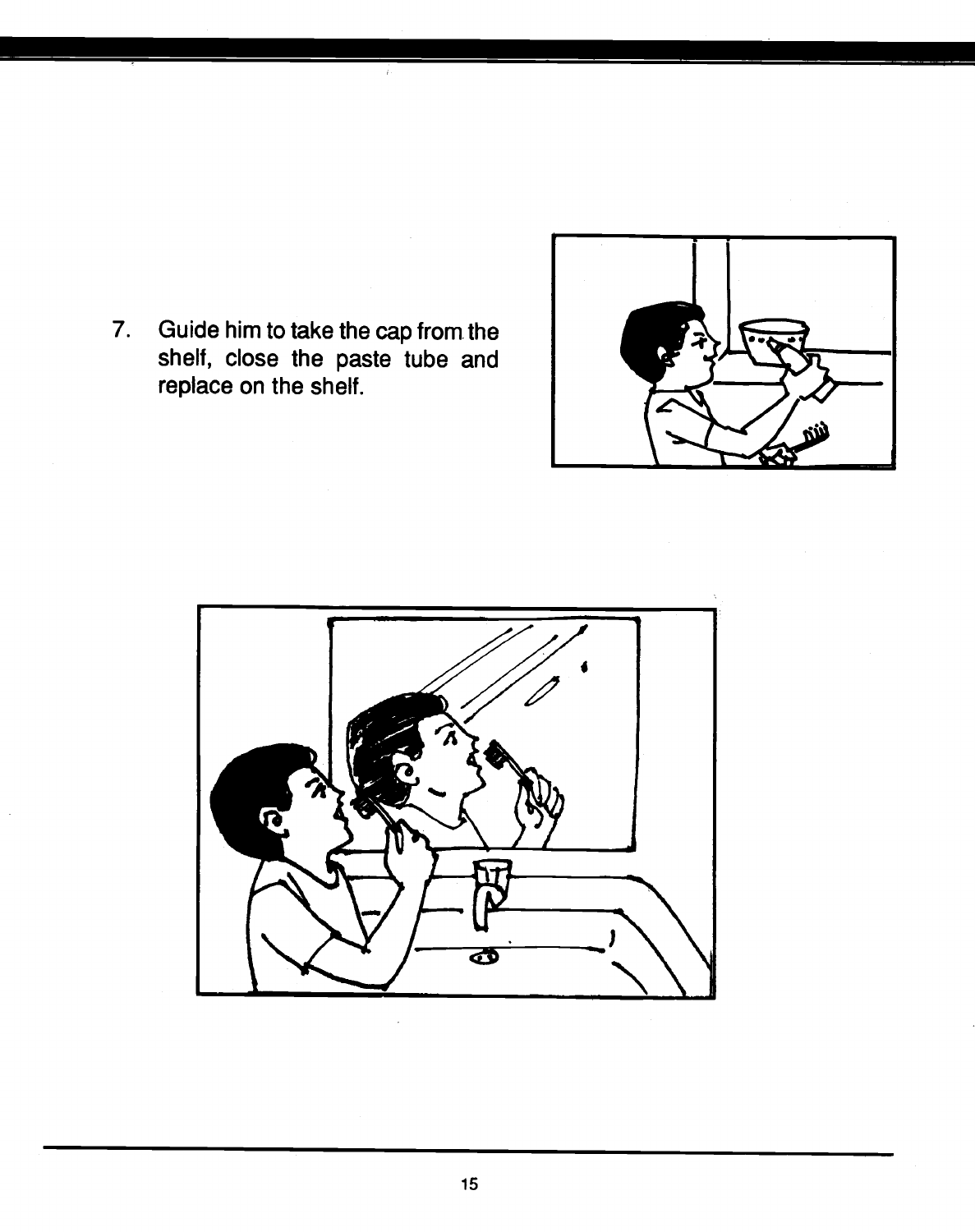### STEP II: BRUSHING FRONT, LEFT AND RIGHT TEETH PROPERLY.

1,. After keeping the paste tube on the shelf, tell him to take the brush from the wash basin.



2. Guide him to move the brush, towards mouth and brush front teeth with up and down strokes.



3. Guide his hands to brush backside teeth on the left side



- 4. Instruct him to look in the mirror
- 5. Let a person preferably a brother / sister brush with him so that he can imitate the model

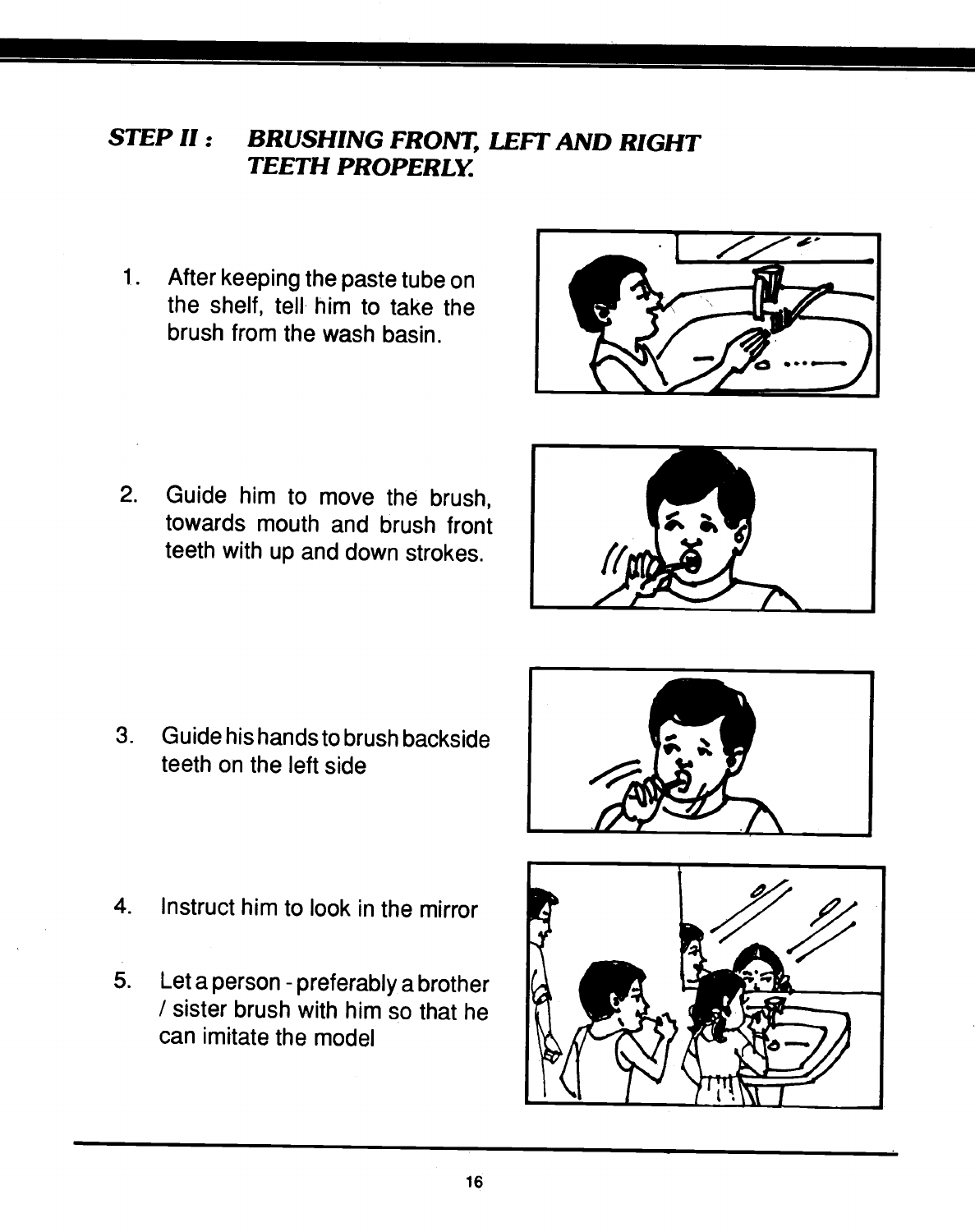6. Guide him to brush back teethright side.

7. Demonstrate how to spit and tell him to spit.

8. Guide him to brush inside back teeth left side-upper jaw.

9. Help him to brush inside back teeth left side-lower jaw.





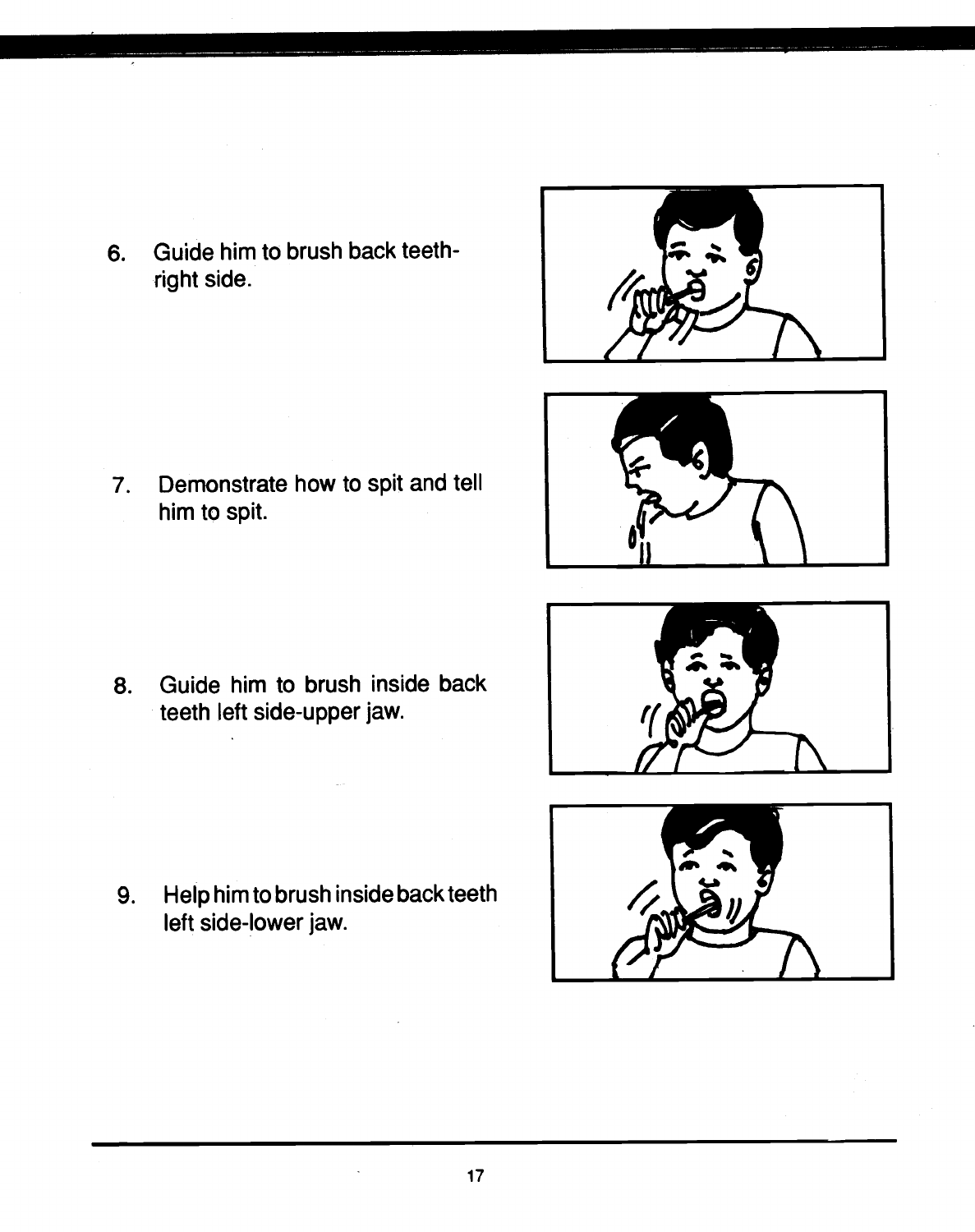10. Guide him to brush inside back teeth right side-upper jaw.

 $\frac{1}{2}$ 



- 11. Guide him to brush inside back teeth right side-lower jaw.
- 
- 12. Tell him to spit paste out after brushing.

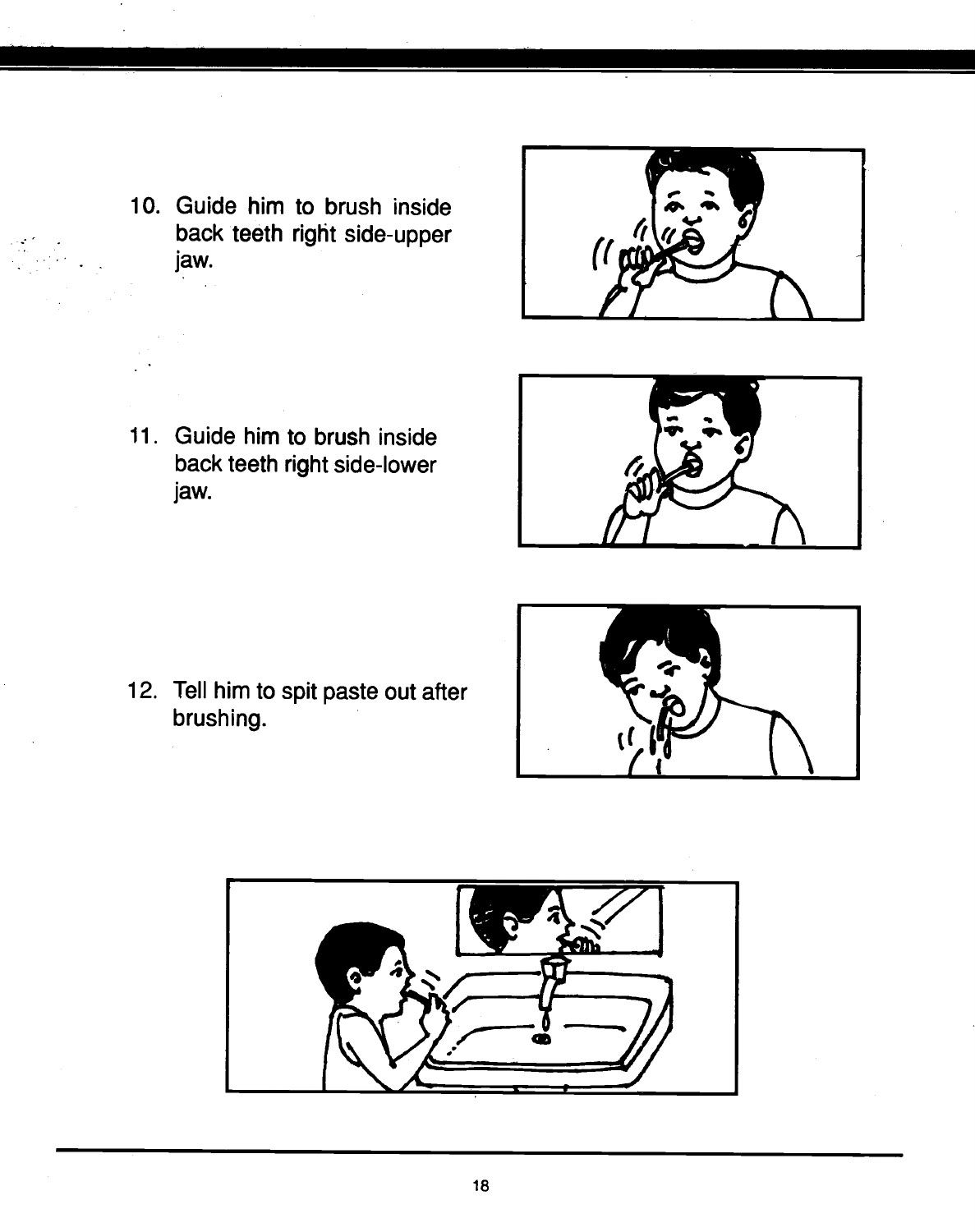### STEP III: CLEANING MOUTH AFTER BRUSHING

1. Guide the child to hold the brush under the water and dean it properly.



2. Tell him to keep the brush back in the shelf.



3. Demonstrate and tell him to open the tap and take the water in the right hand. If he cannot do assist him by cupping your right hand under his and help him to do so.



4. Guide him to take the water towards the mouth and sip. If he has difficulty in taking water in the hand, let him sip from a glass/mug directly and rinse the mouth.

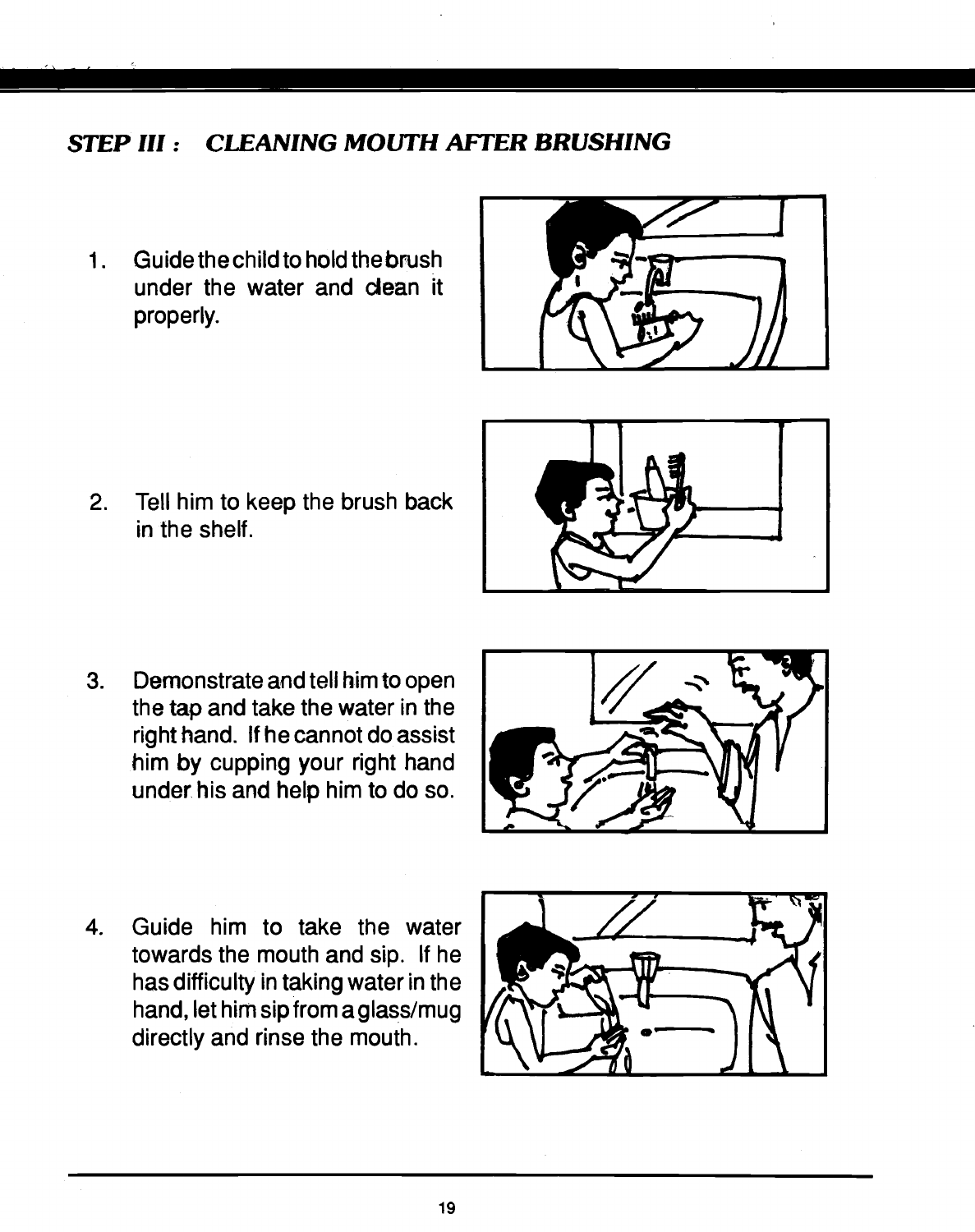5. Tell him to gargle and spit. Let him repeat it  $\overline{4}$  to 6 times.

6. Let him wash the lips and around the mouth and close the tap.





 $\hat{\mathcal{L}}$ 

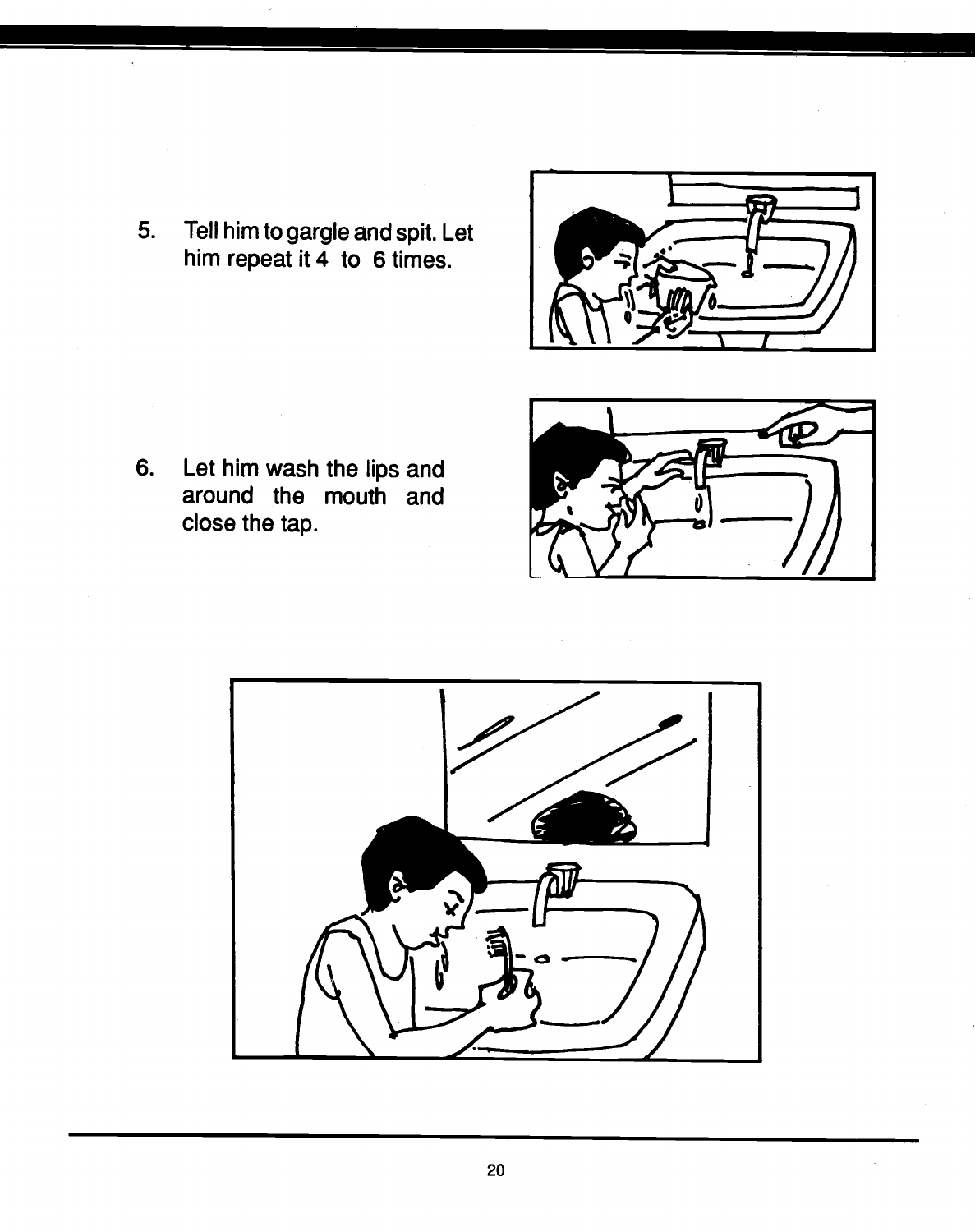# STEP IV. TONGUE CLEANING

Tongue cleaning is also a necessary skill tobe trained during tooth brushing. After rinsing mouth, teach the child to clean his tongue with a tongue cleaner.

A tongue cleaner readily available in the market can be used for this purpose.

Demonstrate and help the child  $1.1$ to hold the tongue cleaner with both hands.



2. Guide him to bend his neck towards the wash basin, by holding him at the back of his neck.



In case there is no wash basin, show where he can brush teeth.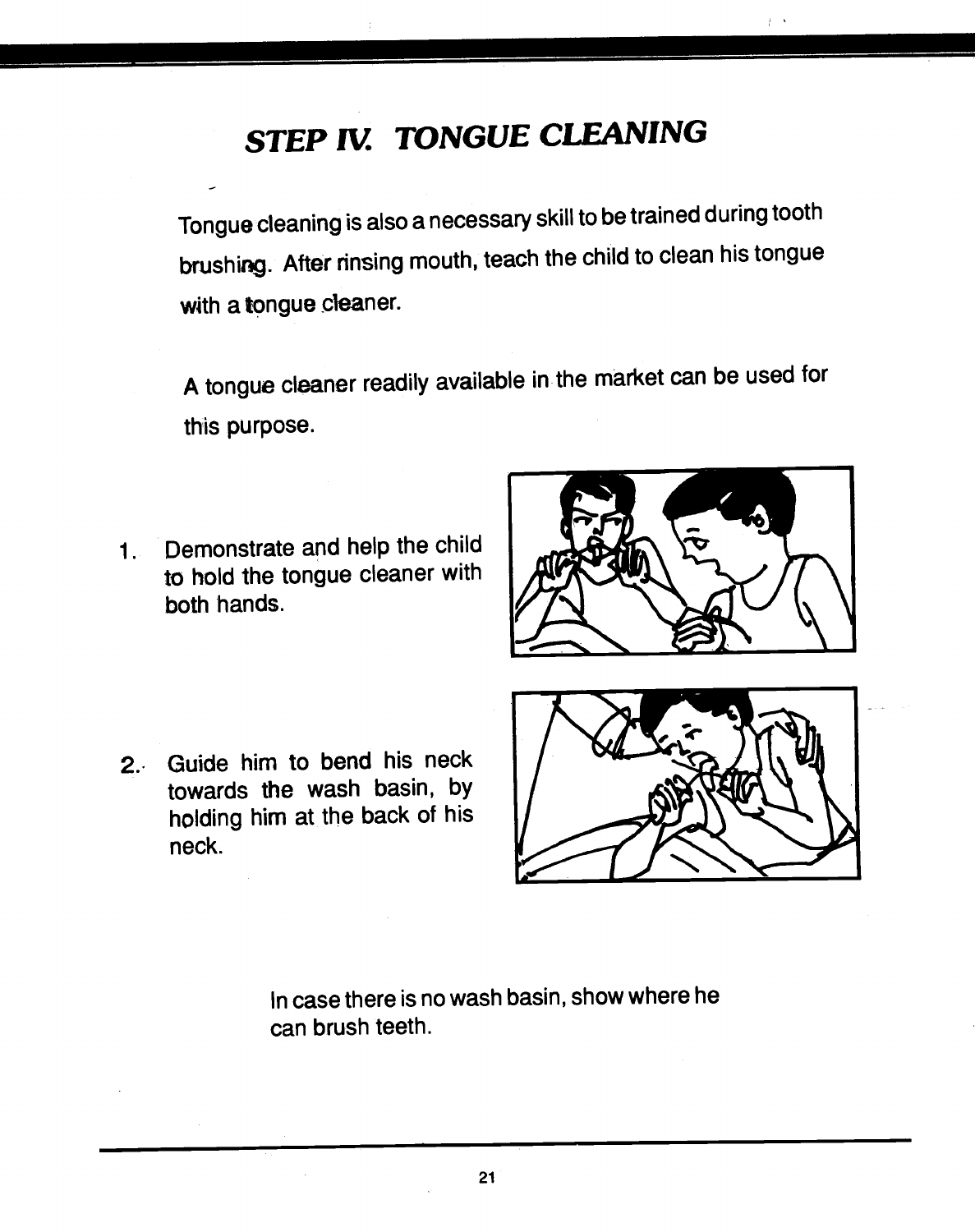3. Tell him to put his tongue out. Hold his hands with tongue cleaner and help him to clean his tongue.



4. While reducing physical help, just touch his hands to get his cooperation and give more confidence.



### Suggestions :

In order to avoid vomiting sensation, demonstrate andguide him on from which part of the tongue, he should start cleaning and how many times he has to do. After cleaning use the steps explained earlier, to rinse mouth.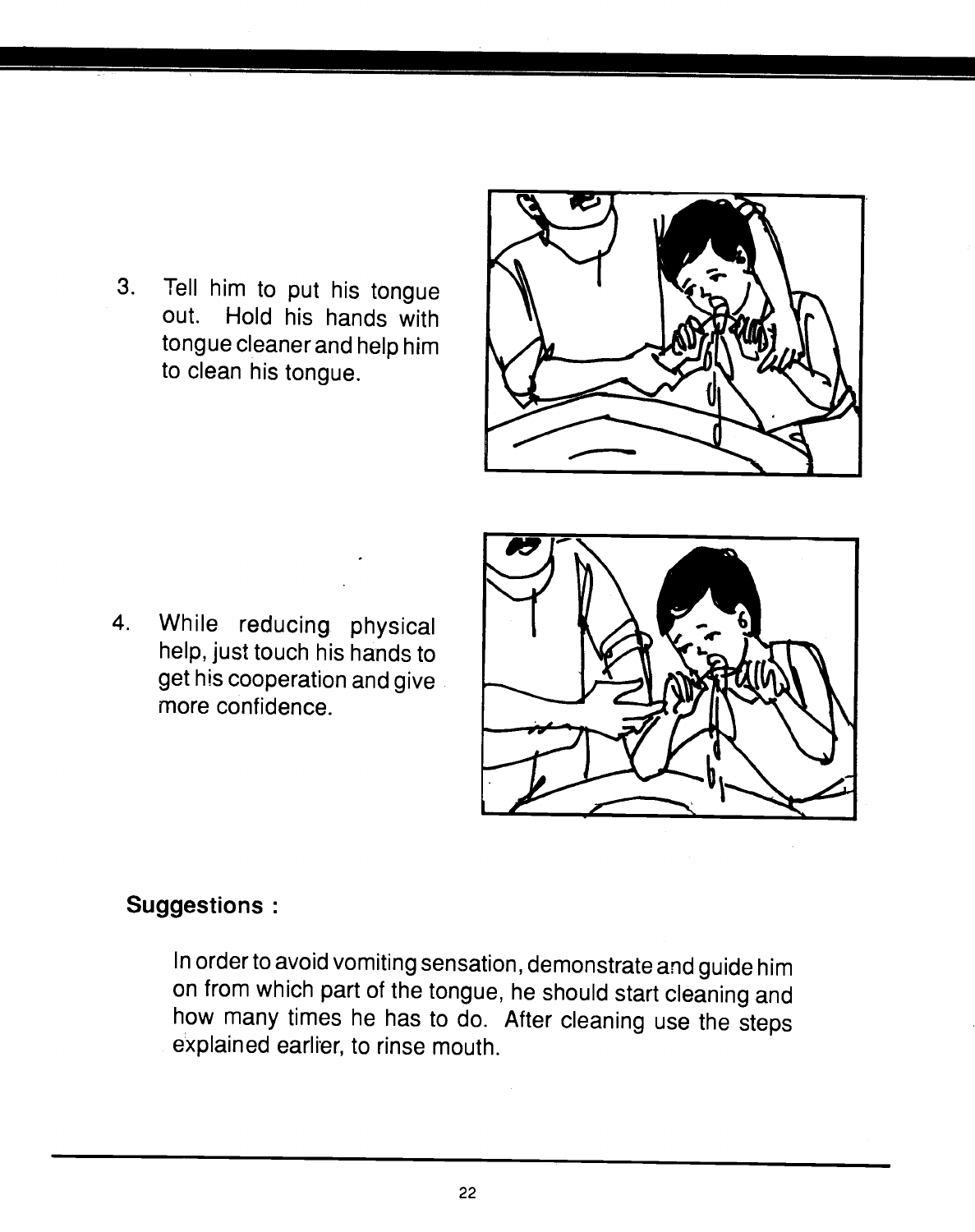### STEP V: WASHING FACE WITH SOAP, DRYING HANDS AND FACE WITH TOWEL

1. Let the child check whether the soap and towel are available.



2. Guide him to place towel on the towel holder.



3. Tell him to open the soap box cover, and keep it on the wash basin.

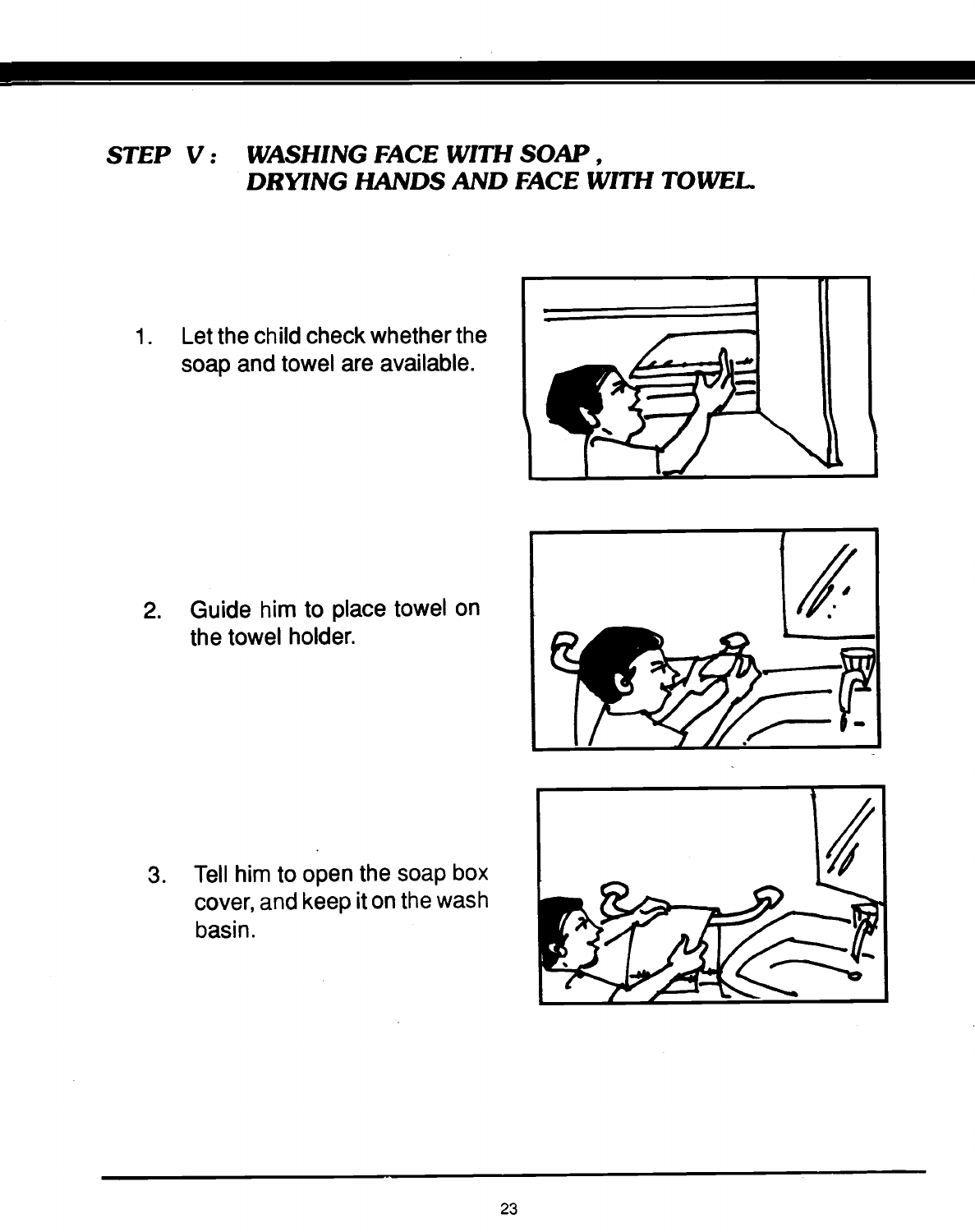4. Guide him to open the tap, keeping hands under water flow, and move hands with water towards face and wet face.



5. Demonstrate and guide him to rub soap on palms of both hands.



6. Tell him to close his eyes and mouth and to rub face with both palms.



- 7. Help him to move hands with water towards face, rub face and rinse.
- 8. Open the eyes and see in the mirror if there is soap anywhere on the face. If so let him wash that off.

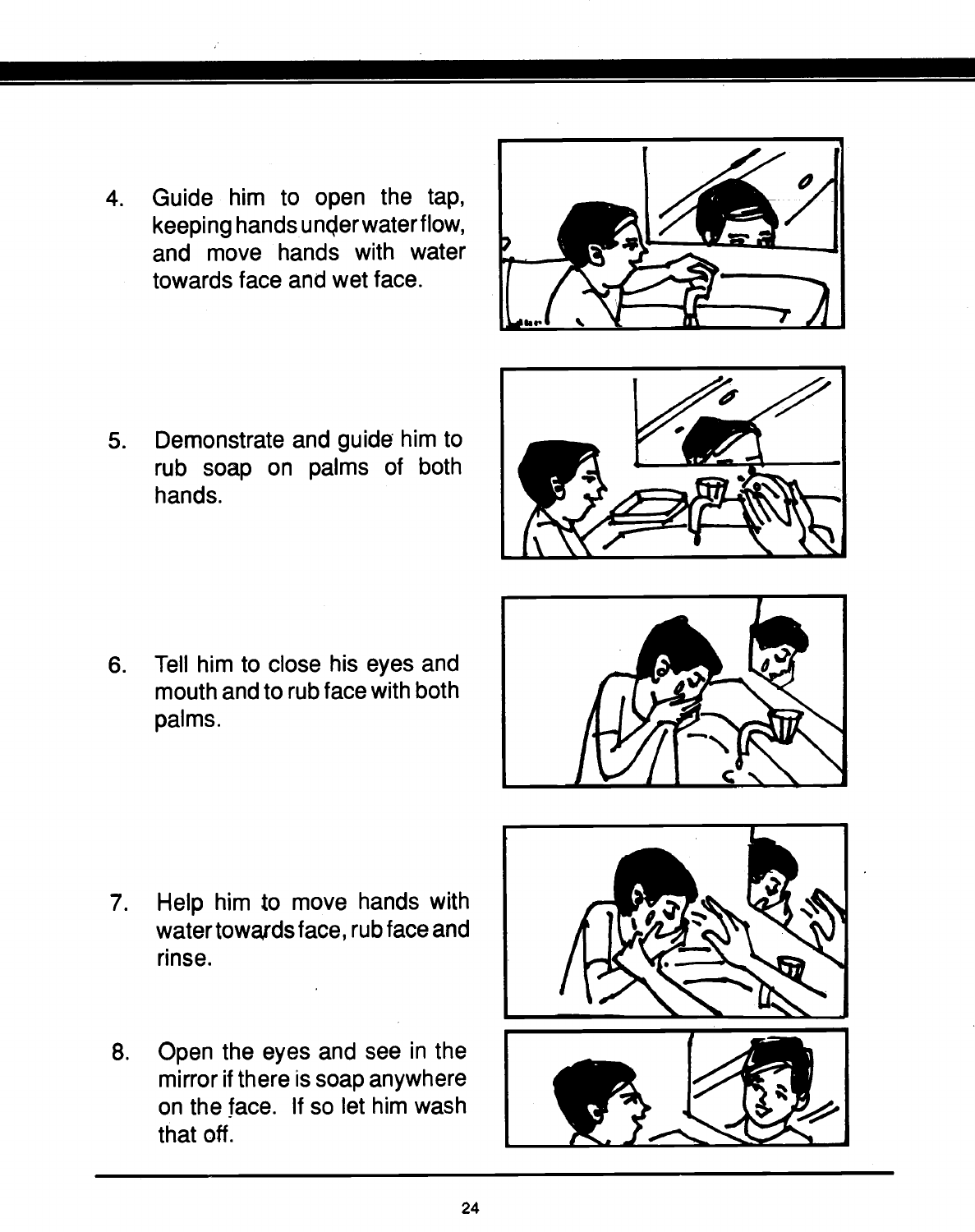9. After washing the face well tell him to turn off water.

- 10. As the next step, guide him to take the towel and dry his hands and face.
- 
- 11. After drying hands and face tell him to replace the towel on the towel holder to dry.



12. Praise him at every step. Gradually reduce the amount of physical and verbal prompts and make him do by himself.

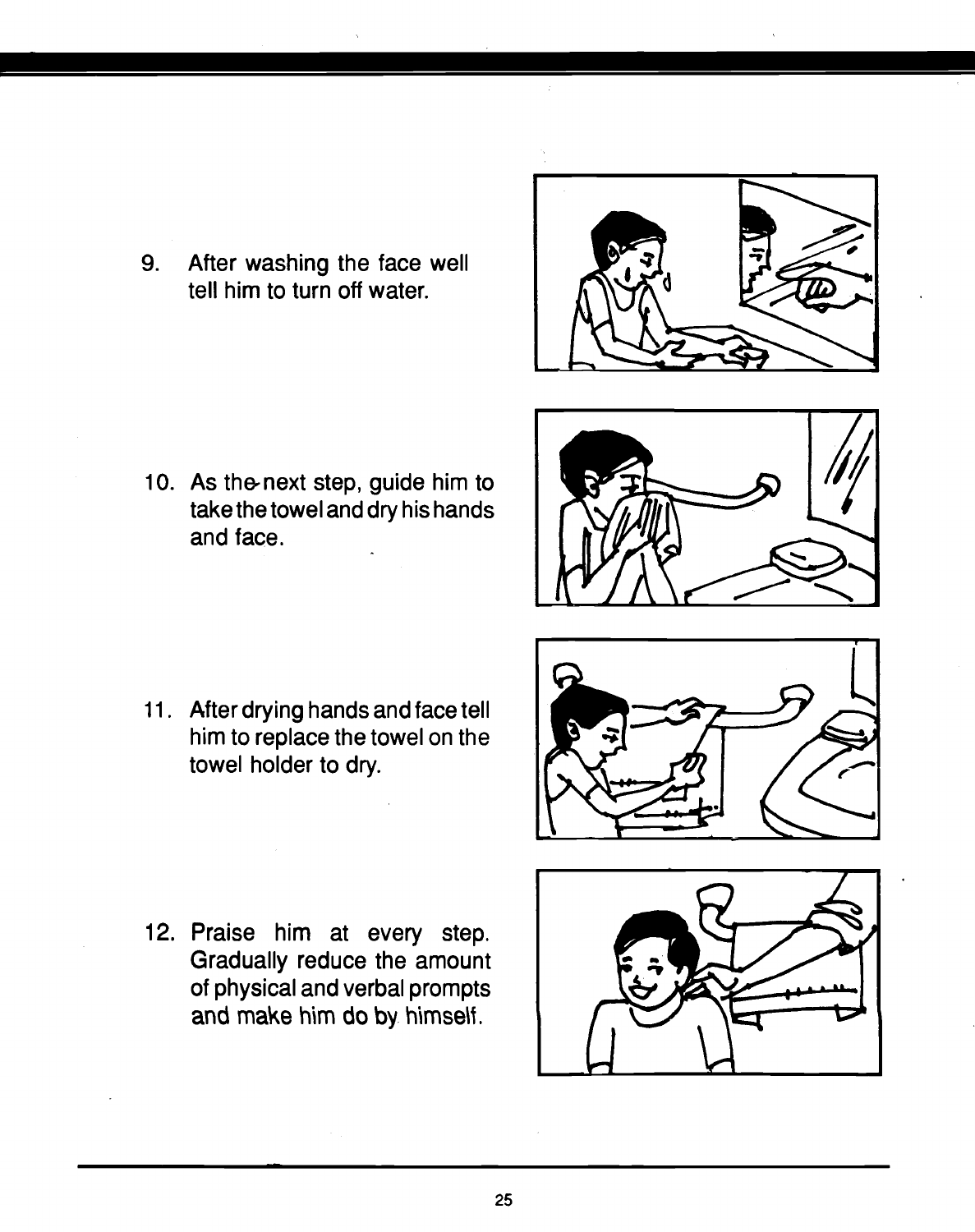# <span id="page-31-0"></span> $($  CLEANING TEETH WITH FINGER USING  $\,$ TOOTH POWDER

### Materials needed:

Tooth powder / ash, bucket with water, mug, towel, soap.



Teach him to identify / name the materials needed for cleaning teeth.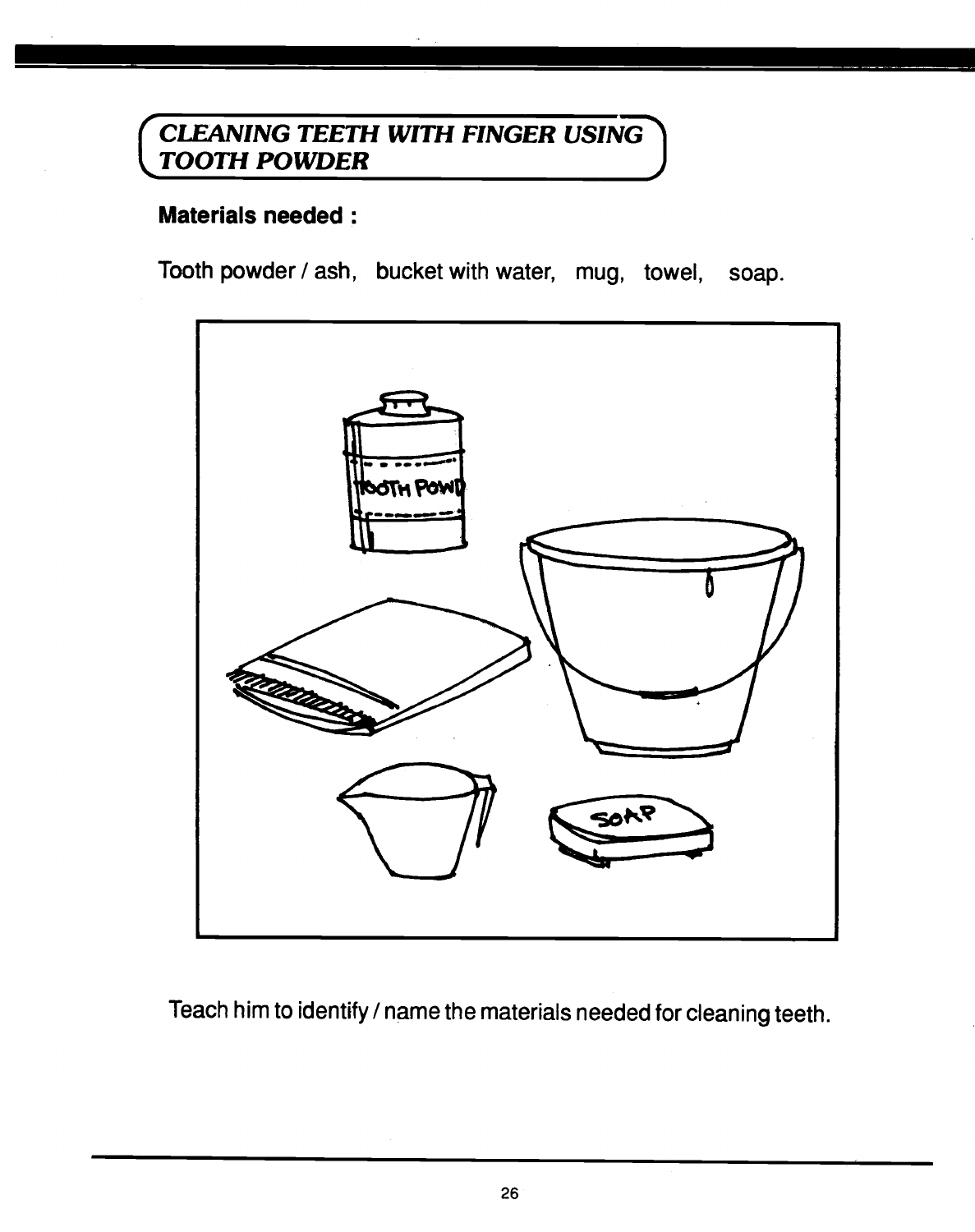# STEP I: TAKING TOOTH POWDER IN THE LEFT PALM

While training to brush teeth, the facility in the child's house has to be considered. if the family members brush their teeth using water from a bucket kept in the courtyard / elsewhere, train the child to brush and wash in the same environment.

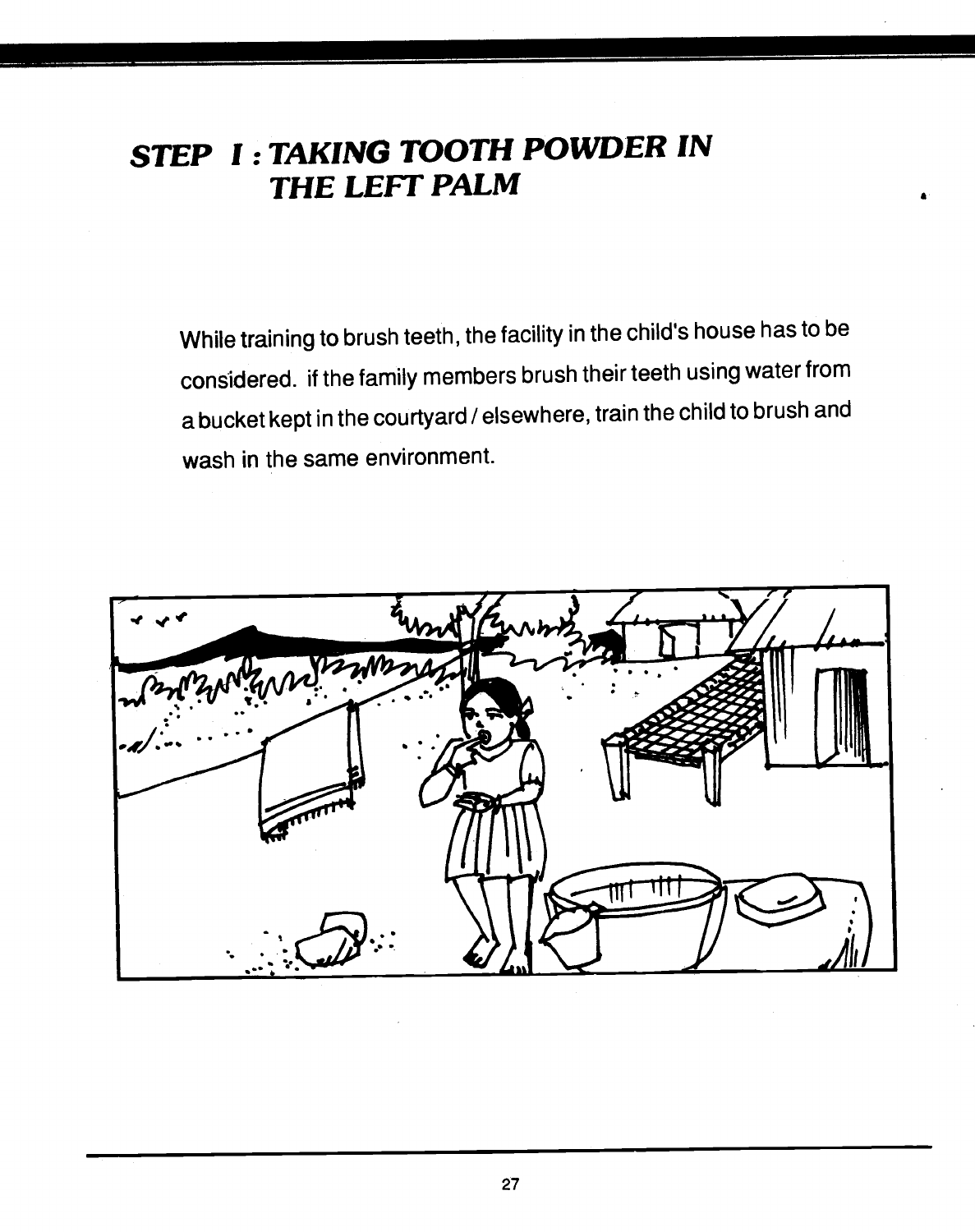1. If the child uses tooth powder, tell him to take tooth powder tin from the shelf and open it.



2. Demonstrate and help him to open it and put necessary tooth powder in the left palm.



3. After taking the necessary amount of tooth powder, guide him to close and keep back the tooth powder.



4. In case the child uses ash, tell him to take ash from the kitchen, keep itin the leftpalm and powder it by the right hand. Make sure that he does not take ash when the fire is burning or the oven/fire wood is hot.

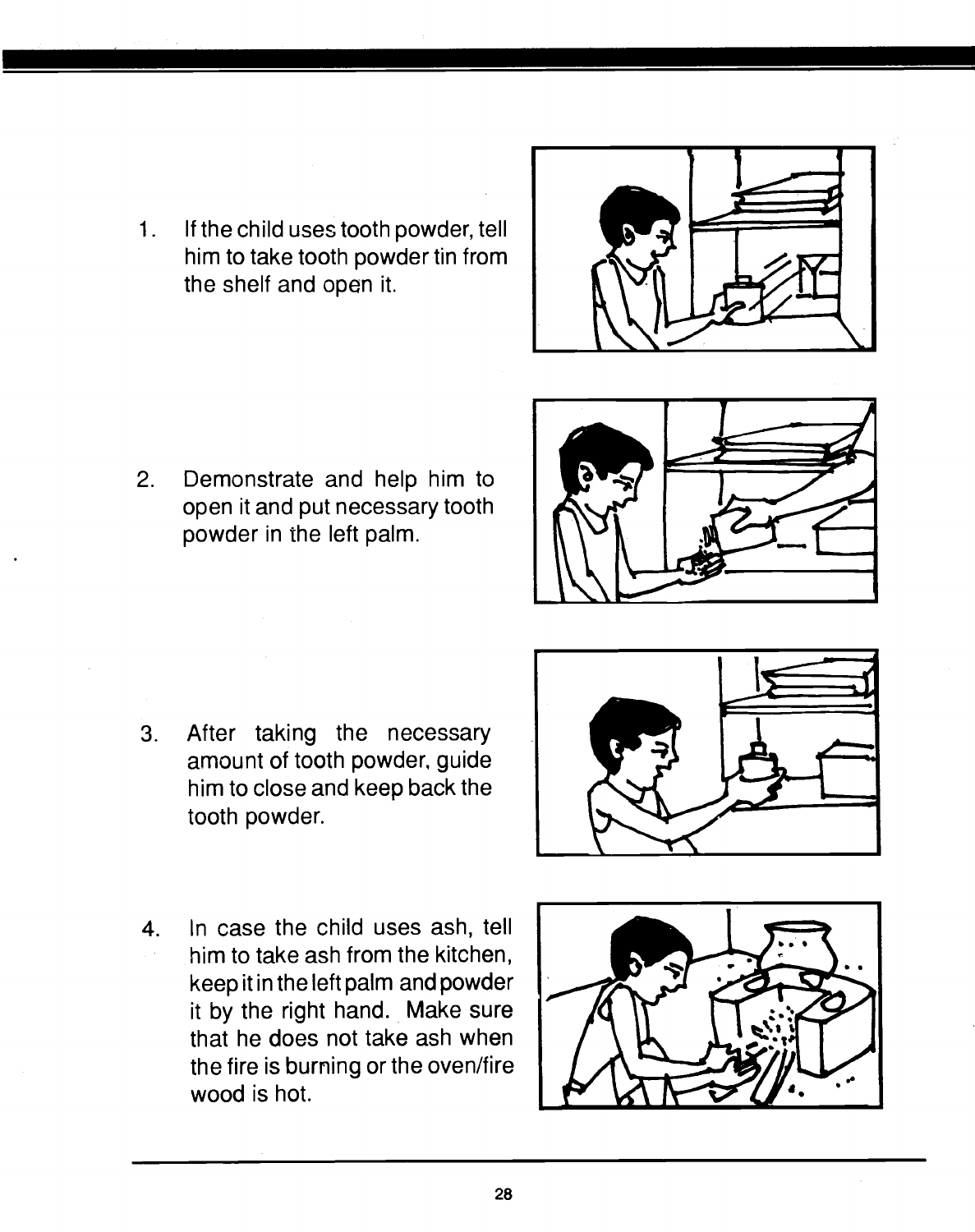### STEP II: BRUSHING FRONT, LEFT AND RIGHT TEETH PROPERLY

- 1. Keeping tooth powder/ash in the left palm, guide him to take mug and fill water from the bucket.
- 
- 2. Tell him to dip his right index finger in the water.

3. As a next step, guide him to dip in tooth powder/ash kept in the other hand.



4. Help him to move his finger towards mouth and make the up and down strokes on front teeth.

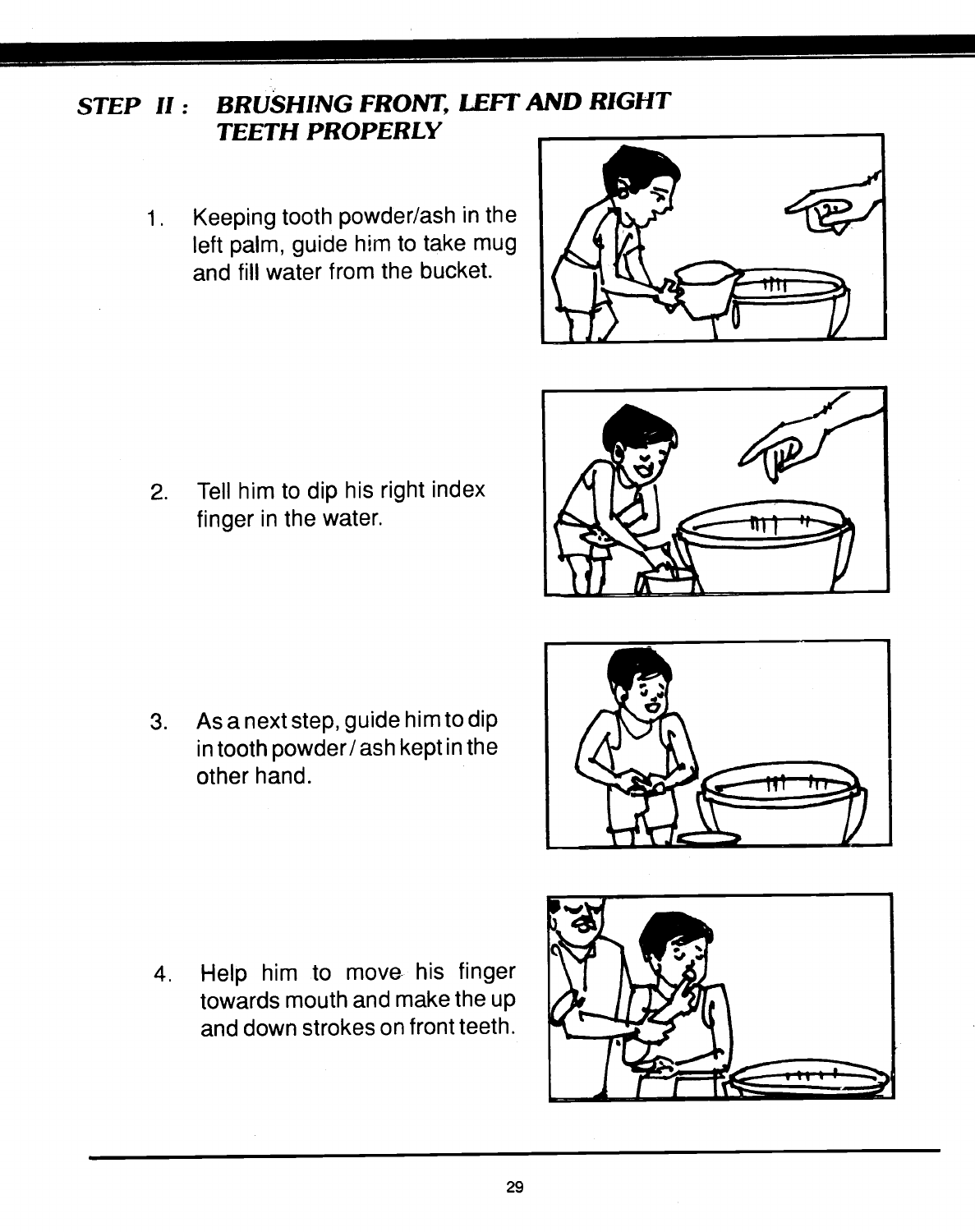5. Guide him to brush back teeth left side upper and lower jaw.

6. Similarly help him to brush right side back teeth upper and lower jaw

7. Let him brush the inside back teeth left upper and lower jaw.

8. Finally guide him to brush inside back teeth right upper and lower jaw.

9. Demonstrate and tell. him to spitoutaftercleaning. Provide a mirror so that he can see.









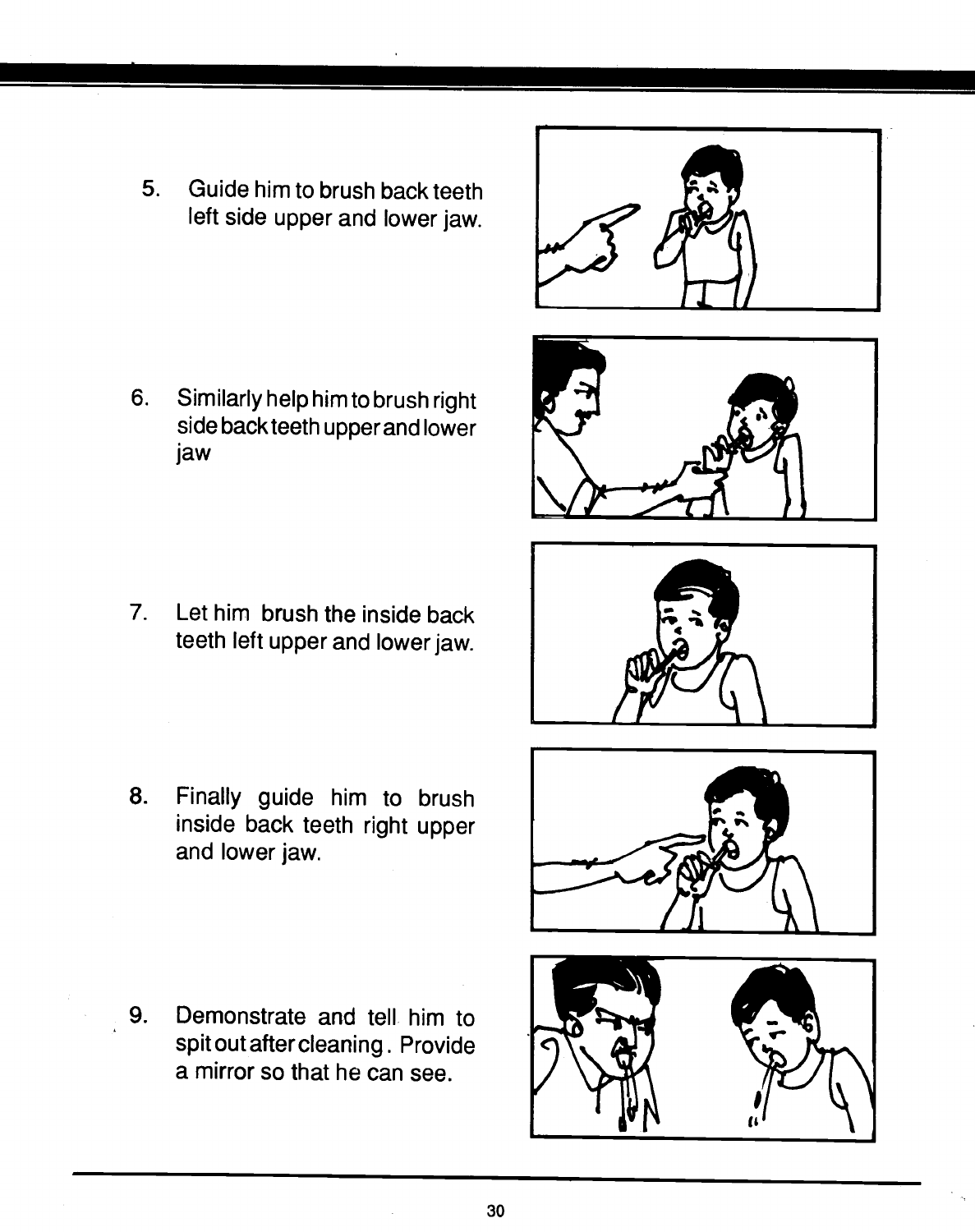### STEP III: CLEANING MOUTH AFTER BRUSHING

1. After brushing properly, tell him to wash his hands with water from the mug.

2. Guide him to take water to mouth, sip and gargle.





3. Make sure that he repeats 3 to 5 times till the mouth is clean.



4. Tell him to wash around the mouth and replace the mug.



STEP IV: TONGUE CLEANING -

Use the step explained earlier for tongue cleaning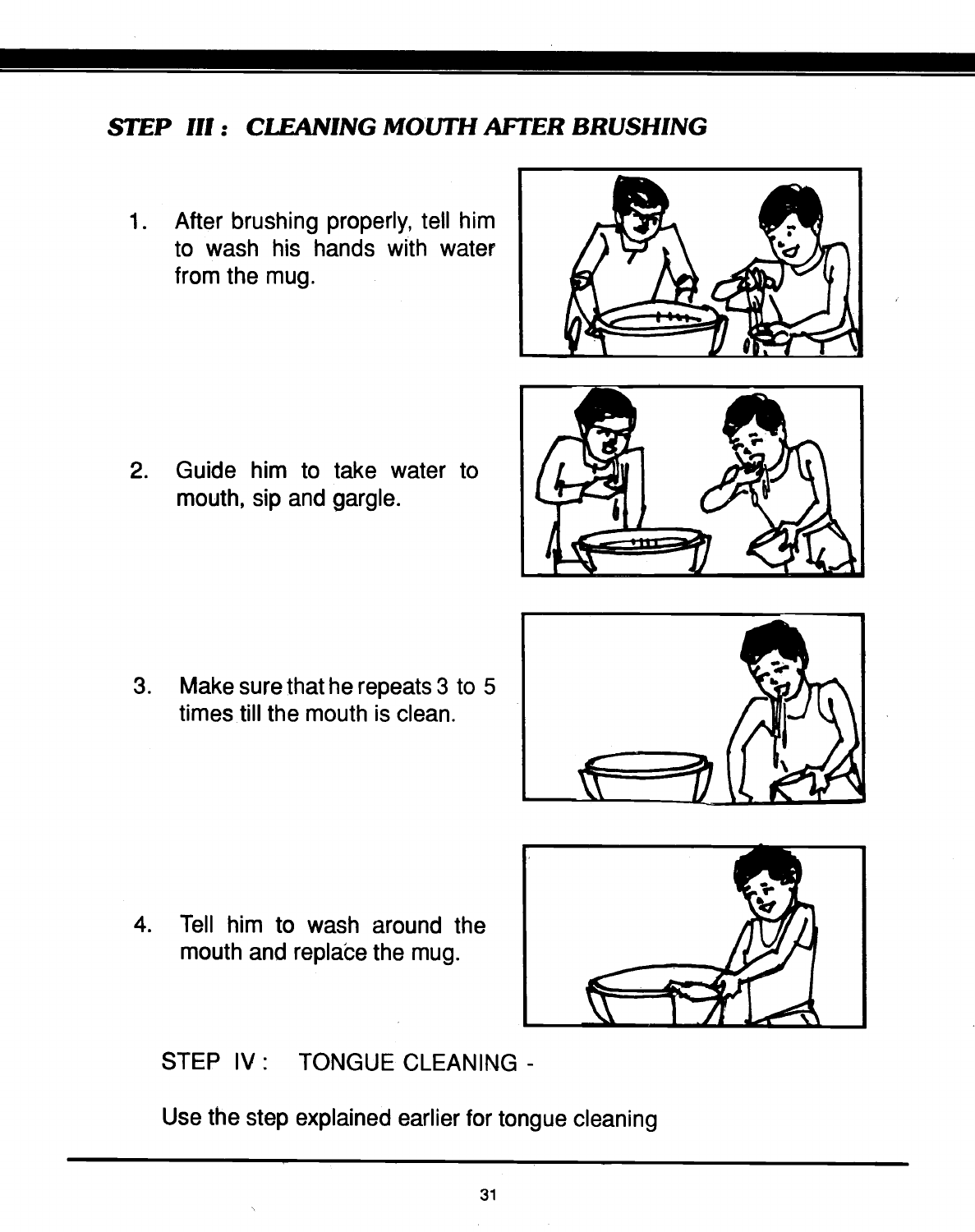- STEP V: WASHING FACE WITH SOAP AND DRYING<br>HANDS AND FACE WITH TOWEL
	- 1. Tell the child to take soap and<br>towel and go to the place where water is kept for washing.



2. Ask him to put the towel on a string near by.



3. After keeping the soap box open, on a stone / ground near the bucket of water, tell him to take water in the mug.



4. Guide him to wet his hands and face with water taken from the mug.

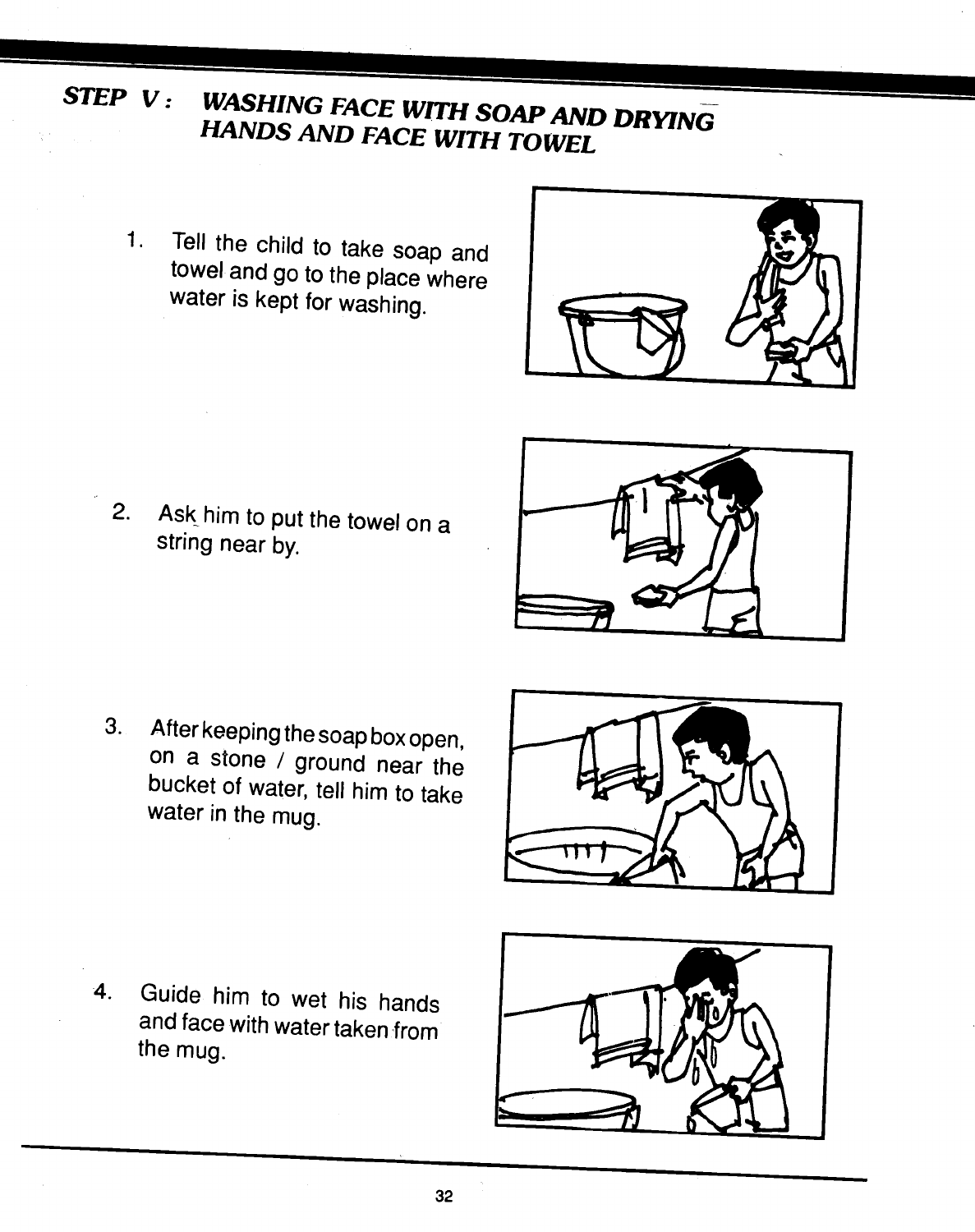5. Demonstrate and guide him to rub soap on palms of both hands



6. After keeping mug full of water near the foot tell him to close his eyes and mouth and to rub face by both palms, upwards and downwards.



7. Guide him to wash both hands with the water kept in the mug, near the foot. Keeping water touching the foot prevents him from groping for water with closed eyes.



8. After washing hands, help him to take water in his hands, rub face and rinse.

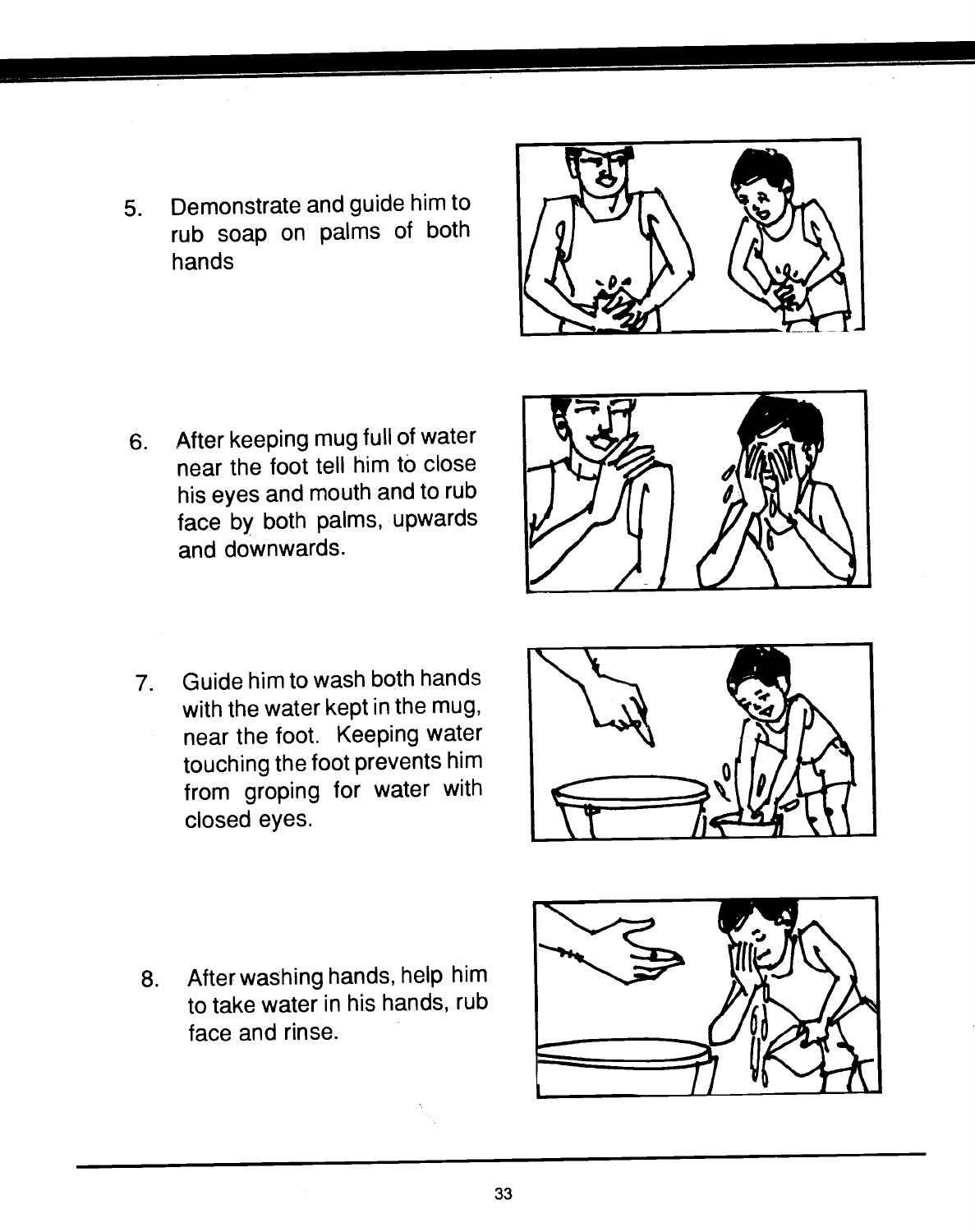9. After repeating 3 to 5 times, tell him to take the towel and dry his hands and face.



10. Tell him to spread the towel on a string to dry.



11. Guide him to close the soap case, to take with him and keep in the proper place.



-4

# Step by step the mentally retarded child learns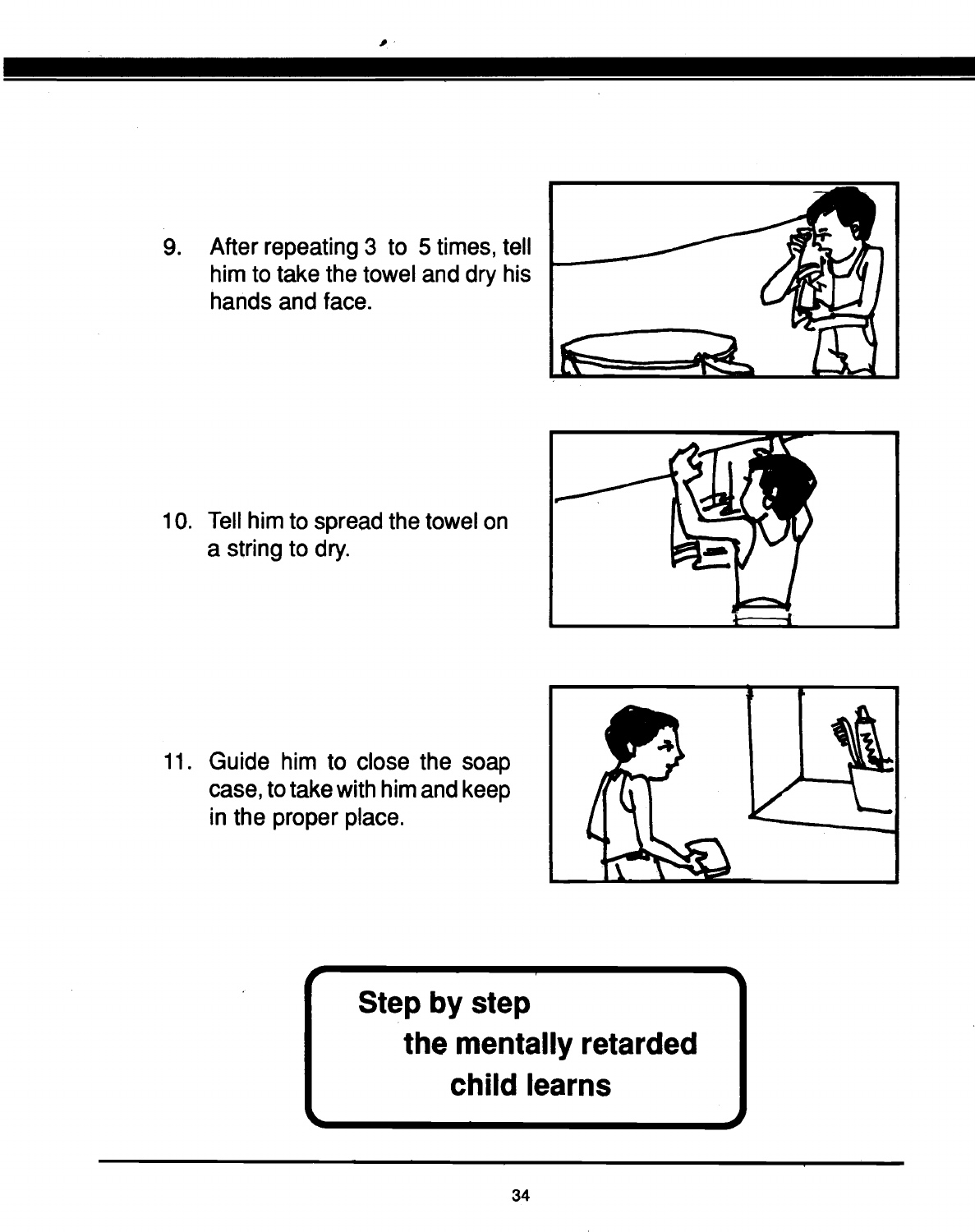## <span id="page-40-0"></span>CLEANING TEETH WITH NEEM STICK

**Materials needed:** Neem stick, bucket with water, mug, soap and towel.



Let the child identify / name the materials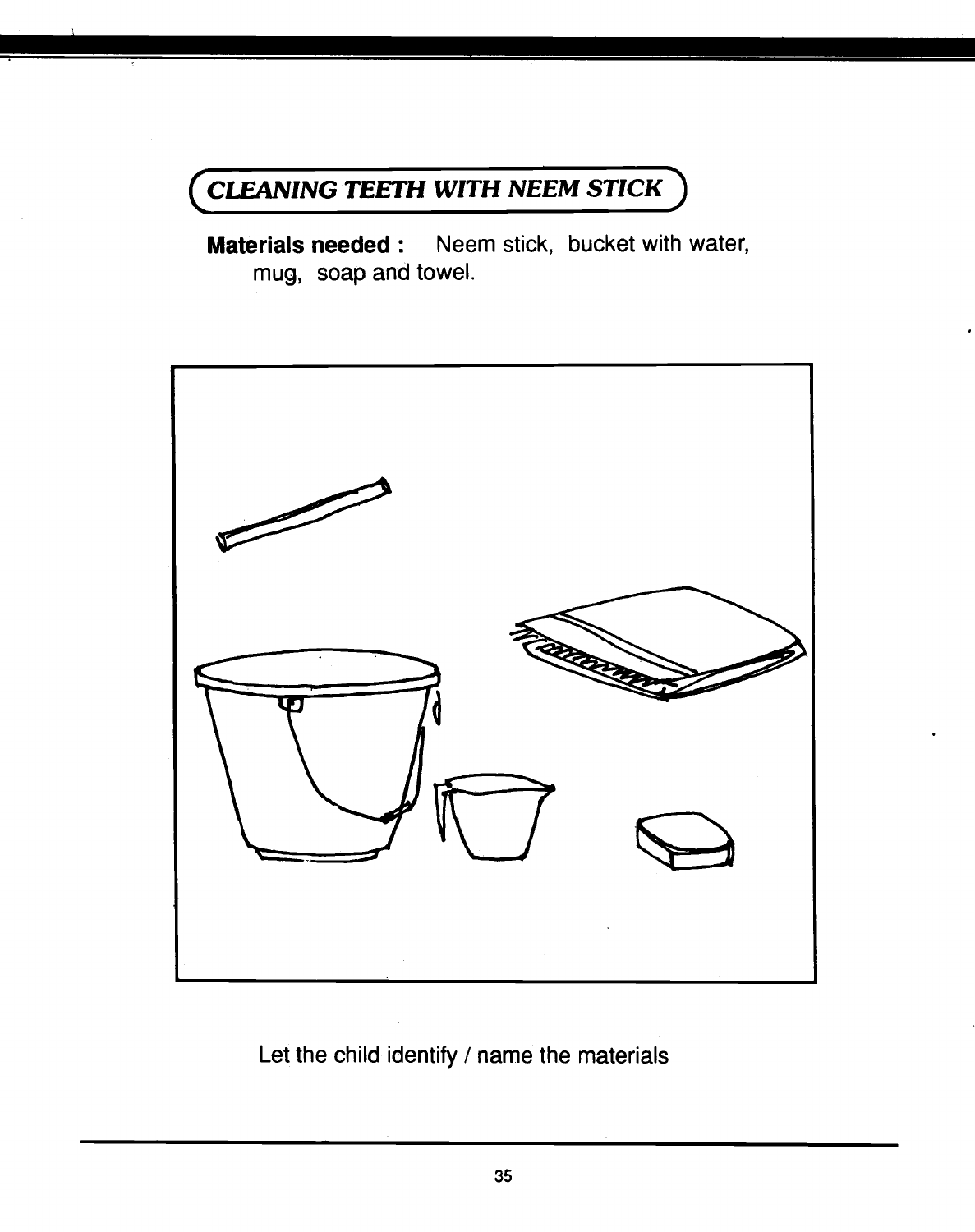### STEP I: PREPARING NEEM STICK FOR TOOTH BRUSHING

1. Guide the child to pluck one small branch from the neem tree.



2. Tell him to remove the leaves and form a stick of about 15 centimeters - length of a tea spoon.



3. Guide him to take the mug and fill water from the bucket.



4. Tell him to clean the stick in the water.

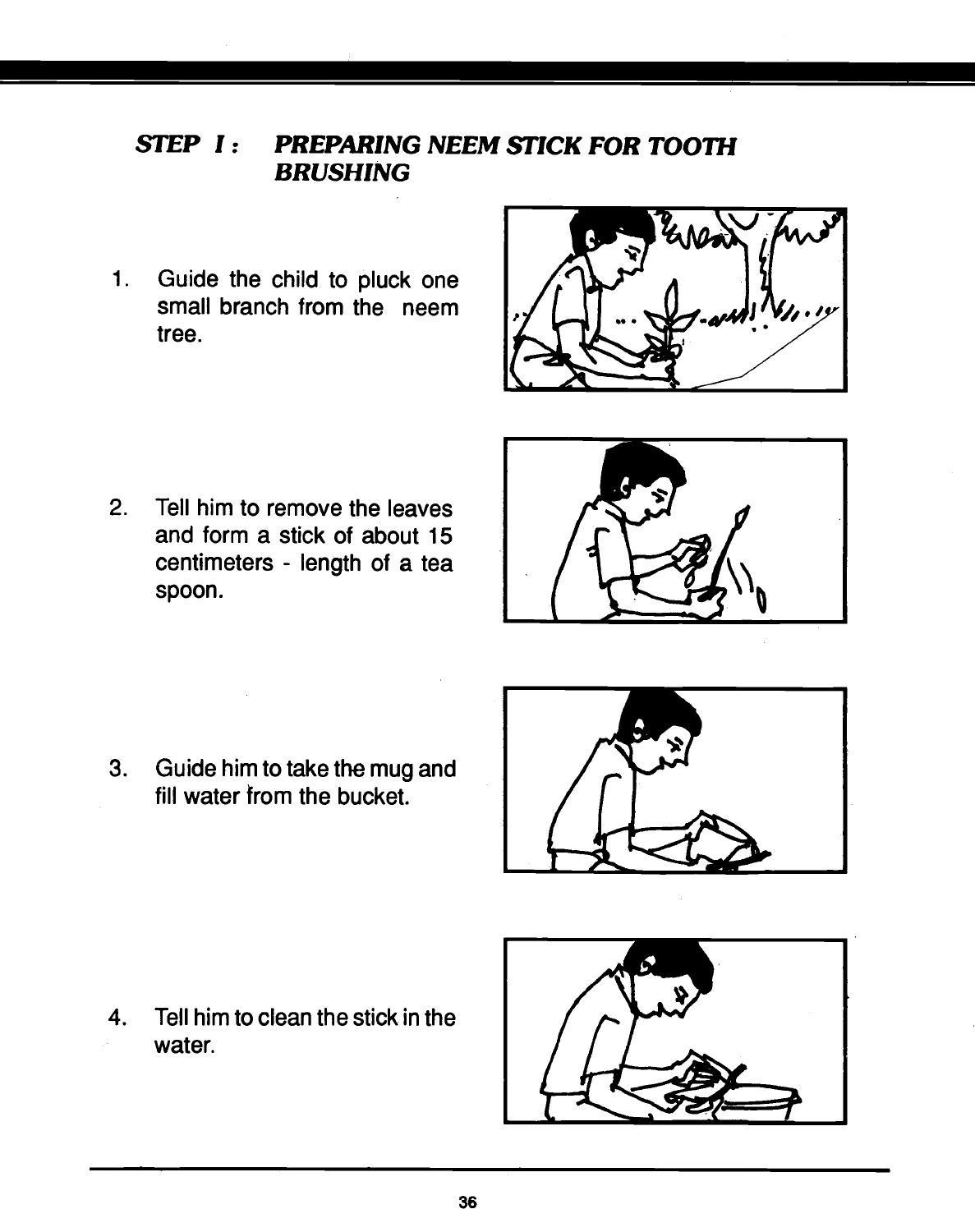5. Demonstrate and guide him to hold the stick in the right hand, move towards the mouth, bite and chew the end. If the stick is too hard, hammer the end to make it soft.



6. Tell him to spit broken parts out.



Let the sequence of brushing the teeth be followed as given earlier for brushing with a tooth brush.

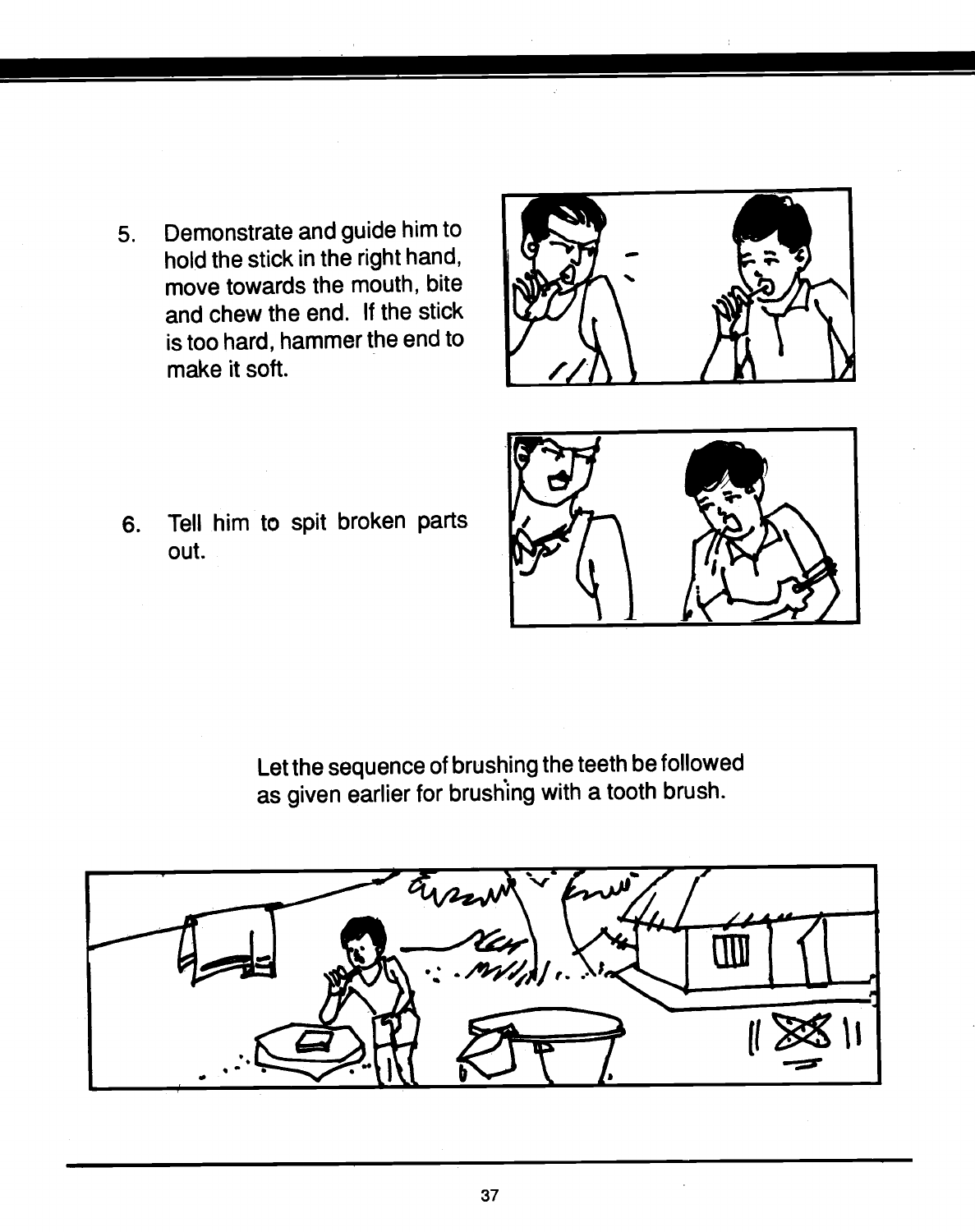Hints:

Initially help him. Then verbally tell what to do next. Gradually make him do by himself.

Appreciate for every attempt. Tell infront of others how clean his teeth look because he brushed by himself.

Be patient, systematic and consistent while training.

Supervision is essential during initial stage. Be patient, the child will learn.

-4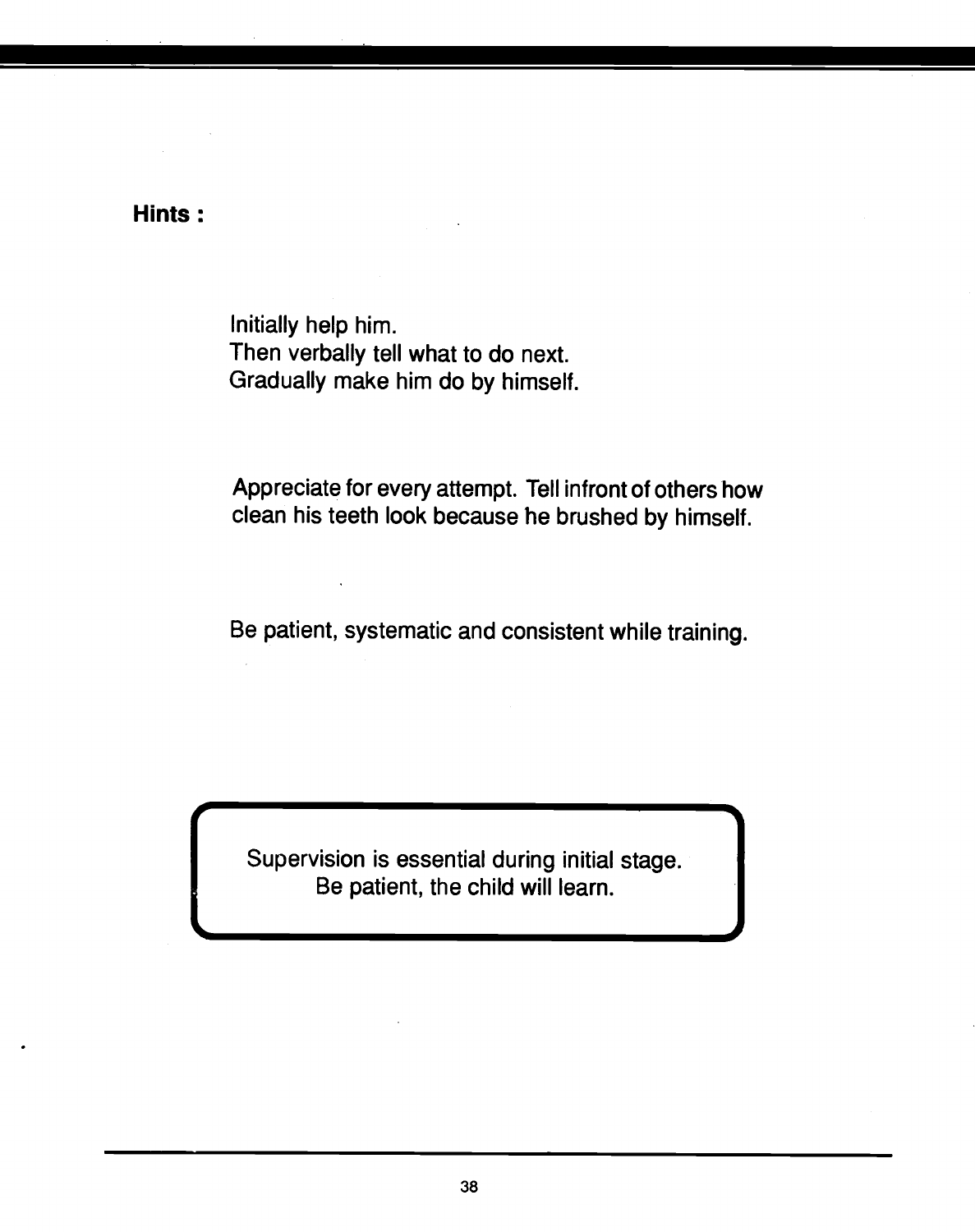#### As explained in this booklet, the main steps in tooth brushing are

- 1. Applying tooth paste on to brush/taking tooth powder
- 2. Brushing teeth
- 3. Cleaning mouth
- 4. Tongue cleaning
- 5. Washing with soap and drying with towel.

While teaching tooth brushing a trainer should select the appropriate step first. A child may find it difficult to open the paste tube and apply paste on to brush and close the paste tube. He may find it easy to brush teeth. So his cooperation may be more in brushing than in applying tooth paste. Another child may show interest in washing / wiping. So the selection of order of steps is in the trainer's hand depending on the ability, interest and cooperation of the child. The trainer can start the training from the first step/last step/any step from the middle. As the child masters all the steps chain the steps from first to last so that he can be independent in tooth brushing.

See the developmental sequence of brushing skills. It will help the trainer to select the steps as per the age of the child.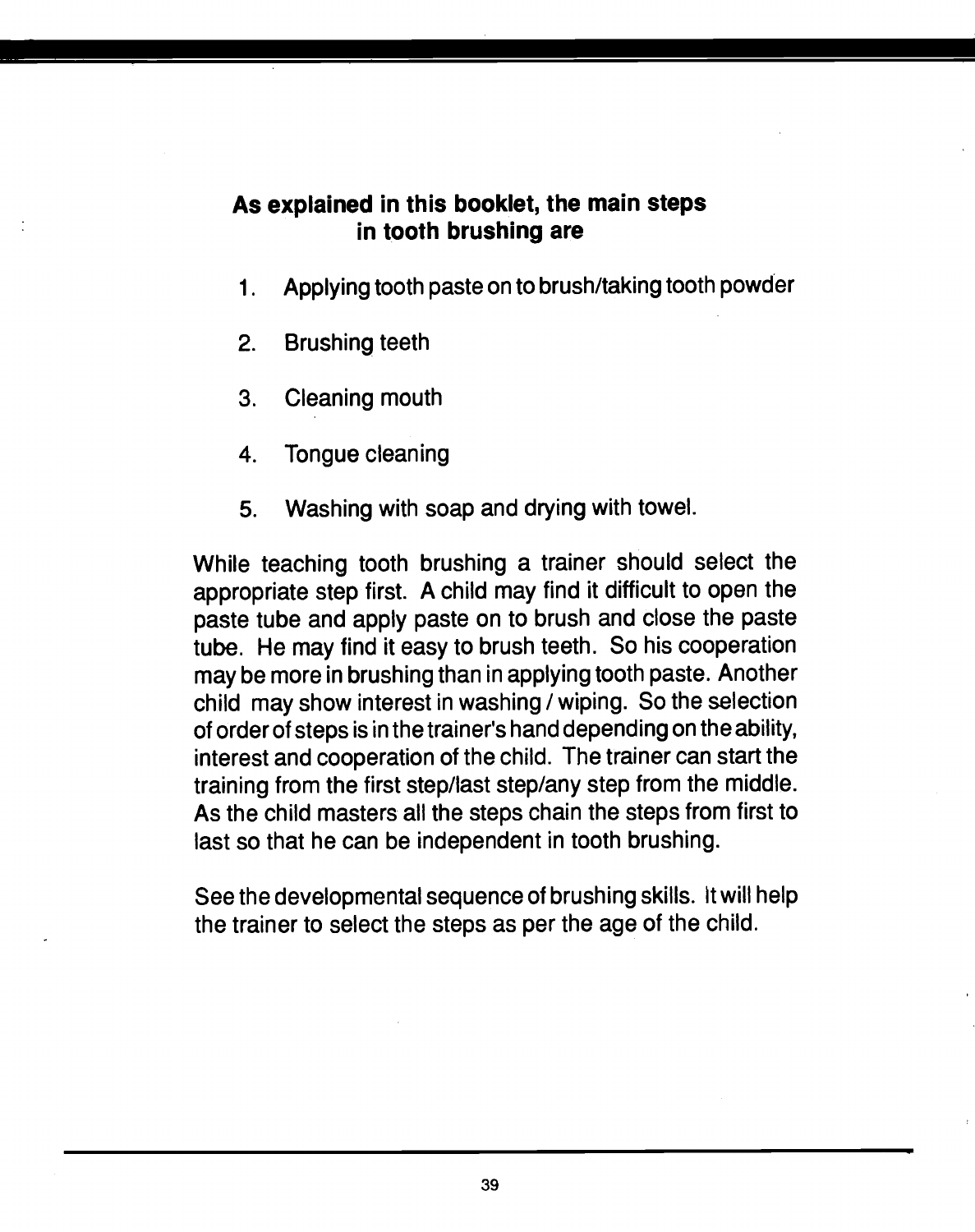<span id="page-45-0"></span>

| DEVELOPMENTAL SEQUENCE OF BRUSHING SKILLS |                                                         |  |
|-------------------------------------------|---------------------------------------------------------|--|
| <b>AGE</b>                                | <b>BRUSHING SKILL</b>                                   |  |
| 1 1/2 years to 2 years                    | Enjoys attempting to<br>brush teeth imitating<br>adult. |  |
| 2 years to 3 years                        | Uses better tooth<br>brushing movements                 |  |
|                                           | Attempts to wash hands<br>when assisted.                |  |
| 3 years to 4 years                        | Wets brush and applies<br>tooth paste.                  |  |
|                                           | Washes and dries<br>hands.                              |  |

1

Reference: Fallen, N.H; Umansky, W. (1985) Young children with special needs. Columbus : Merrill Pub.

 $\ddot{\phantom{1}}$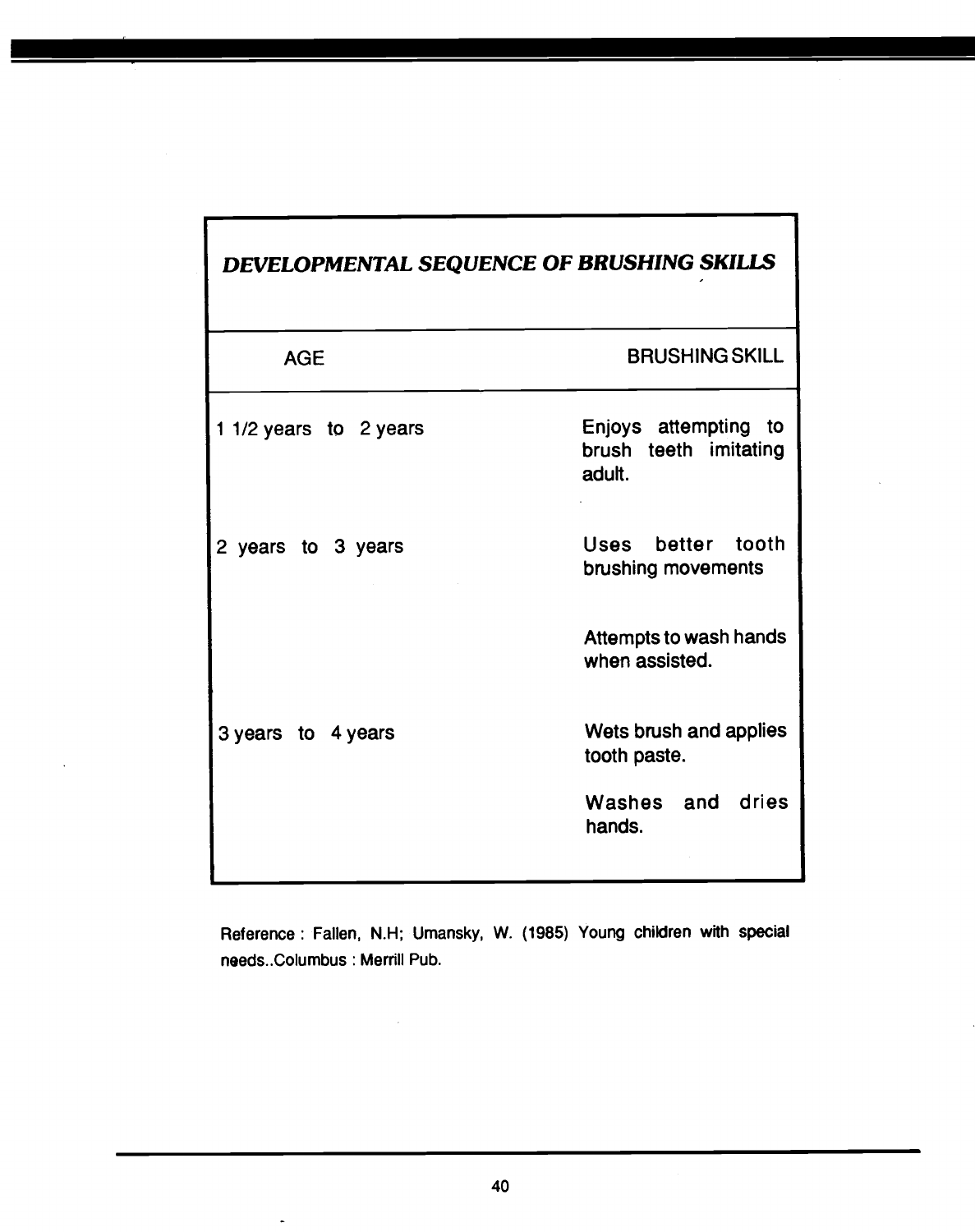### SIMPLE TO COMPLEX

Always start with a step in which the child is bound to meet with success.

As he learns the simpler steps gradually introduce the difficult steps.

Praise and reward him for his attempts and success.